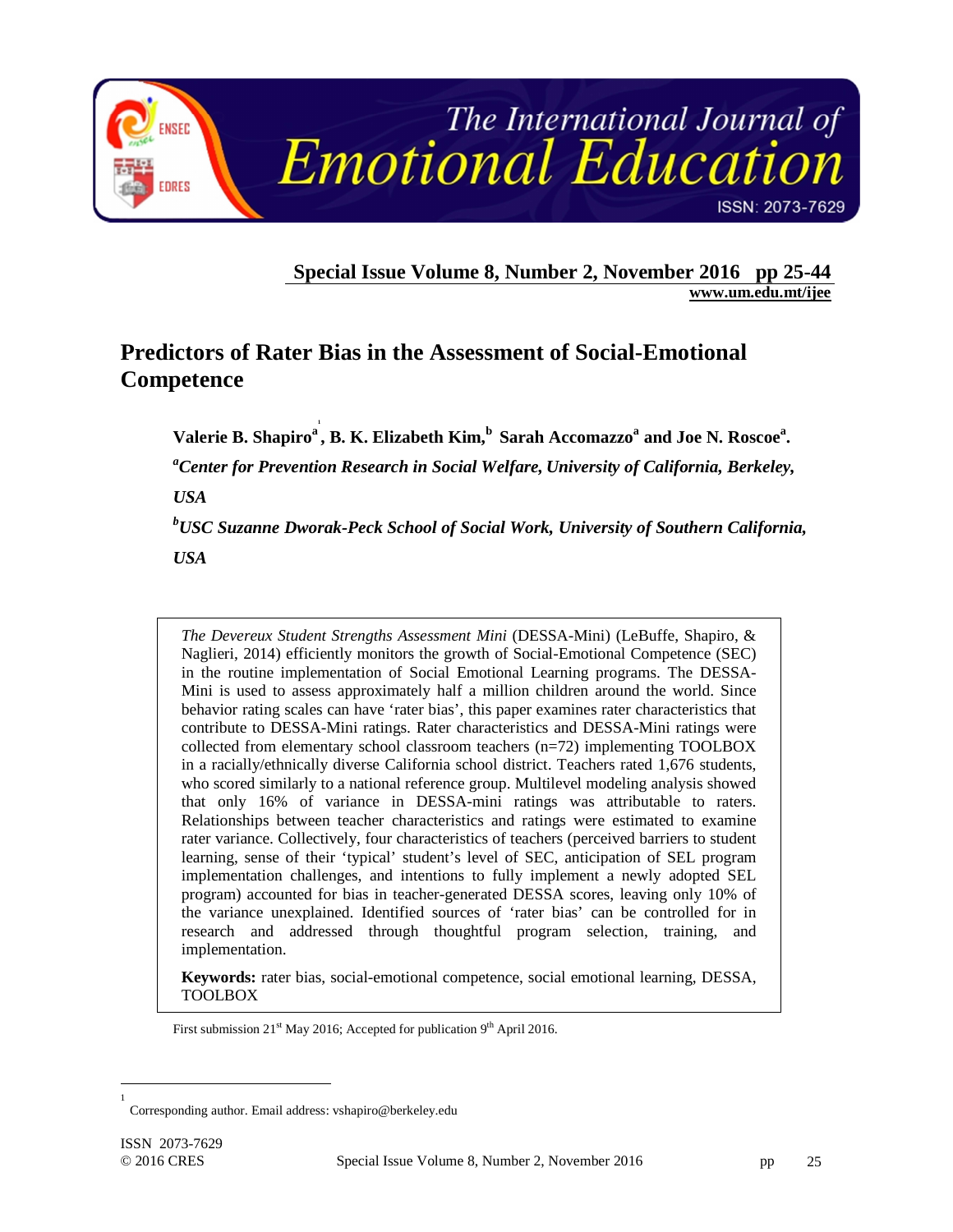### **Introduction**

Nearly 20% of youth in the United States have a mental, emotional, or behavioral problem (Kessler et. al, 2012). The presence of a mental, emotional, or behavioral problem makes it less likely that a young person will reach important developmental and social milestones of adolescence, which in turn increases the likelihood of problems in adulthood (Copeland, Wolke, Shanahan, & Costello, 2015). Mental, emotional, and behavioral disorders and their consequences to society cost the United States roughly \$247 billion annually (O'Connell, et al., 2009). This cost does not include the personal hardship experienced by each individual child and family challenged to navigate a complex social environment without the tools to do so successfully.

Longitudinal research has identified reliable predictors of youth mental, emotional, and behavioral problems (Catalano et al., 2012). These predictors serve as clues as to what characteristics and experiences disrupt typical youth development and what skills and supports children need to succeed. To promote positive youth development, communities act intentionally ('intervene') in hopes of reducing children's experiences of adversity (reducing 'risk factors') while augmenting children's strengths (increasing 'protective factors'). Findings from resilience research have revealed that most children have both intrinsic and learned capacities to overcome the adversities they face (Masten, 2014). Social Emotional Learning (SEL) interventions in schools are intended to uncover, recognize, and nurture these endemic capacities in children, disrupting trajectories toward problem occurrence, and strengthening their prospects for school and life success. An emerging science demonstrates that SEL programs can impact a broad array of important child outcomes, such as preventing aggression, anxiety, bullying, conduct problems, delinquency, drug use, and truancy, while promoting emotional regulation, prosocial skills, and academic achievement (Abbott, et al., 1998; Domitrovich, Cortes, & Greenberg, 2007; Durlak, Weissberg, Dymnicki, Taylor, & Schellinger, 2011; Espelage, Rose, & Polanin, 2015; Flay & Allred, 2003; Greenberg et al., 2003).

In order to progress our knowledge about whether specific SEL programs work, for whom, and under what conditions, we need psychometrically sound assessment tools that allow us to observe the impact of the intervention on the growth of protective factors (Naglieri, LeBuffe, & Shapiro, 2013). Such tools, if practical enough for routine use, can also facilitate the high-quality implementation of SEL programs in multiple ways. For example, initial assessment can help teachers and student service personnel identify students with the greatest strengths and needs to target with interventions (Naglieri, LeBuffe, & Shapiro, 2011). Also, repeated assessment can determine whether the SEL intervention is having its intended impact on students in real-time, or if changes to the nature, intensity, or implementation quality of the intervention need to be made (Simmons, Shapiro, Accomazzzo, &Manthey, 2016). This type of monitoring is particularly useful in regions where SEL programs tend to be either untested or imported from other contexts and adapted for local populations and service settings (Pérez -Gomez, Mejia-Trujillo, Brown, & Eisenberg, 2016).

The *Devereux Student Strengths Assessment* (DESSA) Mini (Naglieri, LeBuffe, & Shapiro, 2014) was designed to overcome obstacles to screening and monitoring the growth of Social-Emotional Competence in the routine implementation of SEL programs (Maras, Thompson, Lewis, Thornburg, & Hawks, 2015). With only 8 items, the DESSA-Mini is a behavior rating scale that can be completed by teachers and out-ofschool time program staff in just one minute (Shapiro, Kim, Robitaille, & LeBuffe, 2016). This strength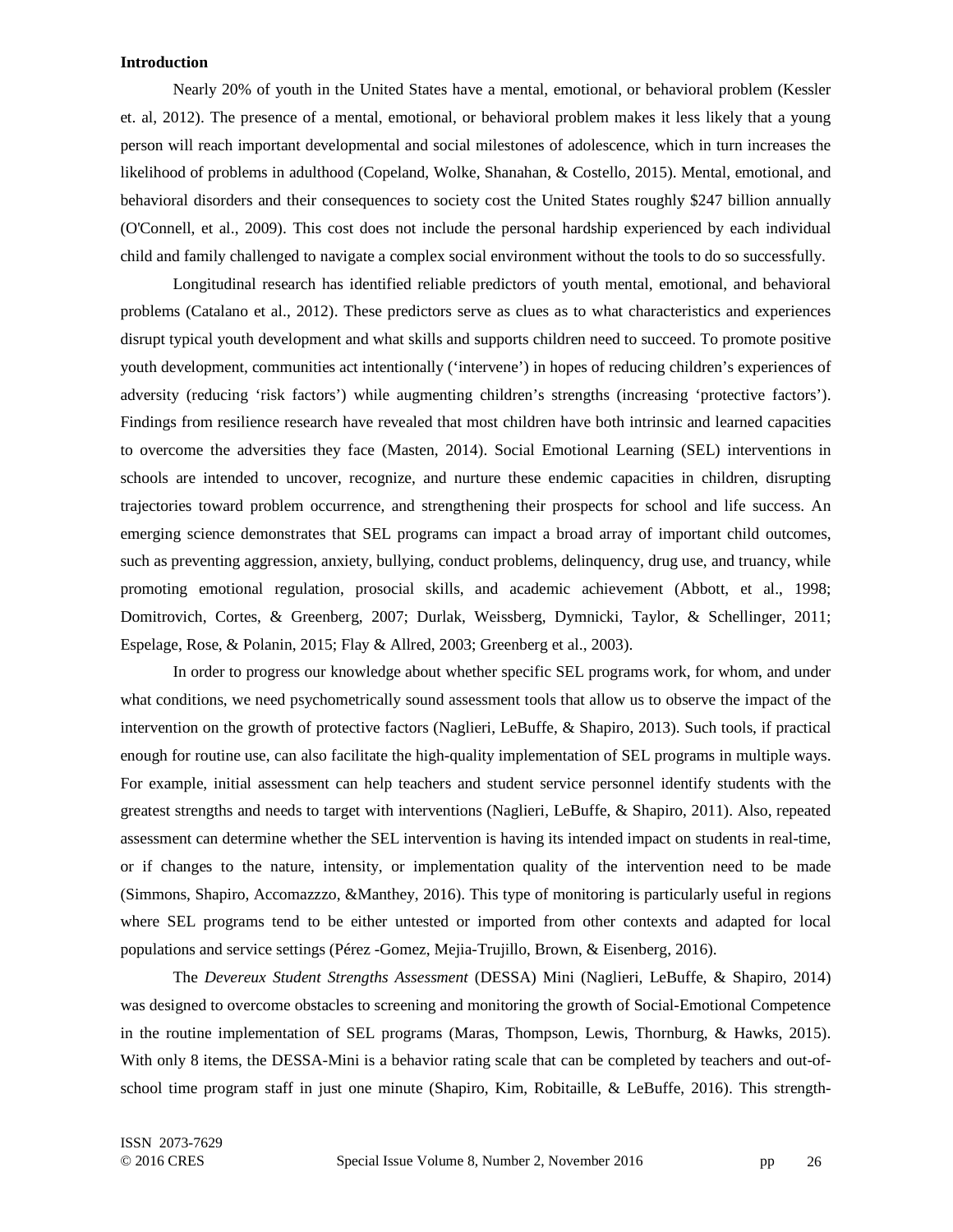based assessment system, which includes four interchangeable brief forms and a longer full assessment (LeBuffe, Shapiro, &Naglieri, 2014), is now being used to assess approximately a half million children each year in the United States, and in countries such as Australia, Canada, Mexico, Qatar, South Africa, and the United Kingdom. The English and Spanish language instruments, normed on a representative sample of youth aged 5 to 14 in the United States, have also been translated (e.g. Italian Edition; LeBuffe, Shapiro, &Naglieri, 2015), normed, and culturally adapted (e.g. Dutch Adaptation; LeBuffe, Shapiro, Naglieri, Pont, & Punt, 2013) for use in other countries. The instruments are being used by researchers in various regions of the globe to determine the effectiveness of SEL interventions; examples include the Random Acts of Kindness Curriculum (PI: Kimberly Schonert-Reichl) in Canada and the Cool to Be Me Programme (PI: Linda Bruce) in South Africa (SEL Consulting, 2015).

The DESSA-Mini uses a format that is common to many behavior rating scales, measuring the frequency of a student's behavior relative to a standardized reference group. The DESSA-Mini is completed by indicating, for each item, how often in the past four weeks the student performed a specific positive behavior. Items are converted to a *T*-score, referred to as the Social Emotional Total.

Behavior rating scales like the DESSA-Mini have many perceived benefits (Shapiro, Accomazzo, Claassen, & Fleming, 2015). They can be used to efficiently collect information about behavior performance across settings, from multiple informants, and over multiple time points. They tend to have broad coverage and are somewhat more practical to administer, score, and interpret compared to other data collection options (e.g., direct observation) (McKown, 2015). These are important advantages for supporting primary prevention programs (LeBuffe & Shapiro, 2004). Yet, behavioral rating scales have also been criticized for their potential to incorporate rater bias into assessment scores because each item requires interpretation, reflection, and judgment by the rater (Elliot, Frey, & Davies, 2015; Hoyt & Kerns, 1999). In other words, behavior rating scale scores are likely to reflect characteristics of the rater as well as the student being rated (Hoyt, 2000).

Rater bias is a form of non-random measurement error, or systematic variance that is attributable to the rater (Hoyt & Kerns, 1999). Rater bias may artificially inflate or suppress assessment scores relative to the actual frequency of behavior. A large amount of rater bias is problematic in practice settings because scores could be less precise than are desired for clinical and educational decision making. A large amount of rater bias is also problematic in research because it reduces the capacity to fully estimate (and ultimately detect) relationships between variables. Although systematic variance is difficult to observe in routine practice, it can be corrected once it has been identified (Mason, Gunersel, & Ney, 2014). Sources of rater bias are important to uncover to ensure scores that inform decision-making in both the research and practice realms are reliable, valid, and equitable.

Rater bias comes in two forms: dyad-specific variance and rater-specific variance (Hoyt & Kerns, 1999). Dyad-specific variance is inherently about the interaction between the rater and the student being rated, which occurs when a rater has a different reaction to particular students. Specifically, a characteristic of the student (e.g., disability), unrelated to the construct being measured, influences the way the adult rates the student. Studies have experimentally-induced rater bias by varying the gender or diagnostic label assigned to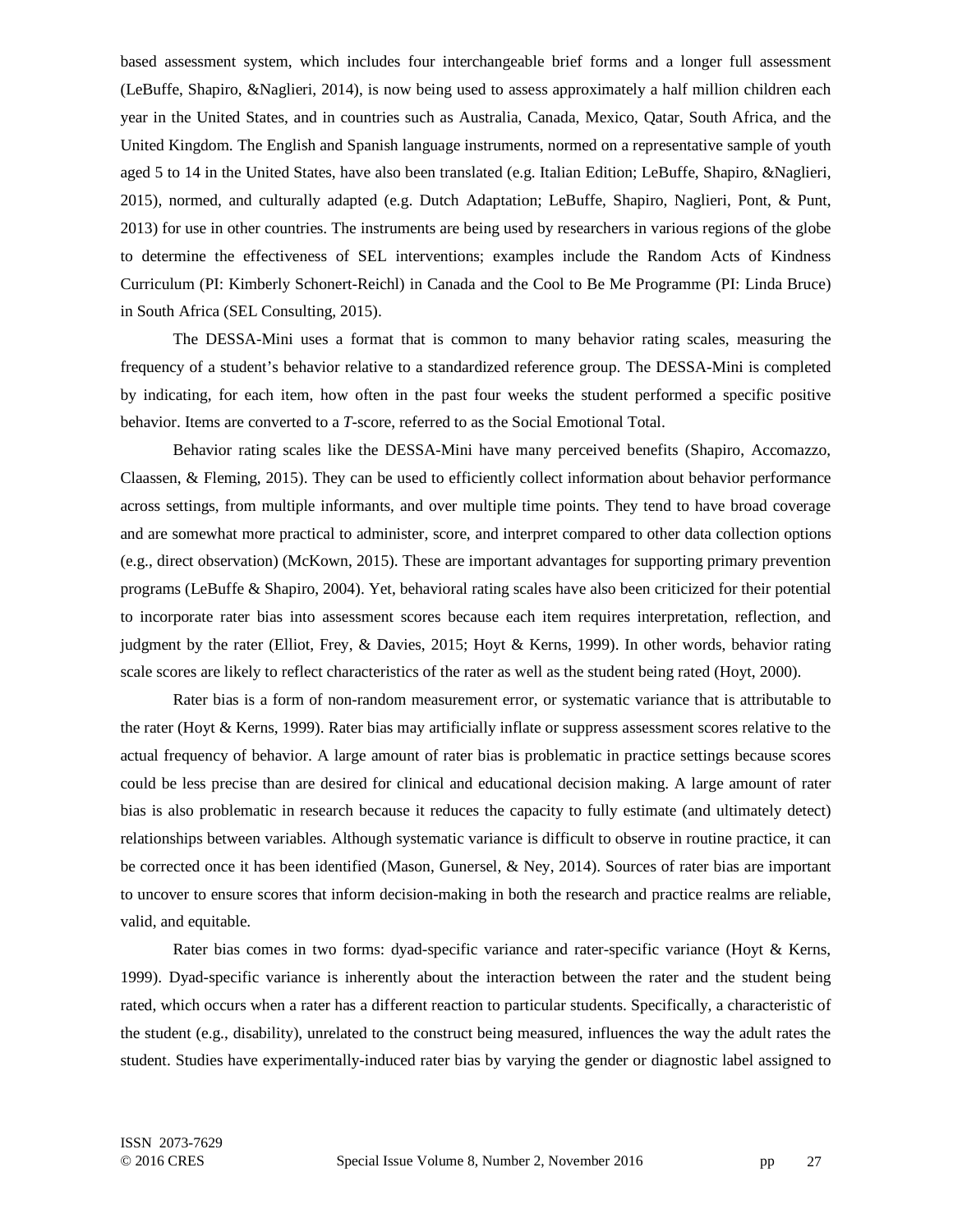children in the assessment processes (e.g., Foster &Ysseldyke, 1976; Kelter & Pope, 2011), but a randomized design is used to eliminate the effect of individual rater differences rather than examine them.

Rater-specific variance reflects rater differences that are consistent across targets (Hoyt, 2000). Put simply, different raters can react to the same questions differently, regardless of the student they are rating. The average rating from one teacher may deviate from the average rating across all teachers in ways that are predictable, reflecting how the rater generally perceives students in the domain being assessed (e.g., Social-Emotional Competence) or reacts to the assessment prompt, items, or response choices. If a teacher's average rating trends positive, the rater is said to be lenient (Ford, 1931). If a teacher's average rating trends negative, the rater is said to be severe. Understanding the nature and source of leniency and severity errors could inform score interpretation in research and practice.

Rater variance in the assessment of Social-Emotional Competence is difficult to explore in routine practice where there is usually only one rater per student, and the obtained score is treated as the 'true' score. Assessment developers often conduct small inter-rater reliability studies to broadly understand the extent to which a pair of raters agree in their assessment of the same child (Gresham, Cook, Vance, Elliott, & Kettler, 2010). Inter-rater reliability studies of the DESSA-Mini, for example, have shown correlations that range from .70-.81 across the 4 forms, and scores that differ, on average, by 0-.60 *T*-score points (Naglieri, et al., 2014). Studies like these provide evidence that behavior rating scale scores do reflect characteristics of the rater, to some extent, in addition to the student being rated. On the other hand, these studies do not reveal the source of the bias, or clarify how one might address it when interpreting or using the scores.

Given that there is no consensus indicator for 'true' levels of student Social-Emotional Competence, validity studies that attempt to discover which teacher has the more 'correct' perception are not tenable at this time. Alternatively, we can use statistical techniques to determine the extent to which a given teacher's ratings of his or her students, on average, deviate from all other teachers' ratings of their students. Teacher characteristics that predict these deviations can be considered sources of rater bias.

Although questions about how teacher perceptions impact ratings arise frequently in practice settings, a recent review (Schultz & Evans, 2012) found only 37 articles on the topic. Mason and colleagues (2014) note that most of the articles written about rater bias are conceptual and "do not offer quantifiable evidence of mean differences directly attributable to teacher characteristics of beliefs" (p.1019). Additionally, they argue that, given the large number of teacher variables that may influence behavior ratings, initial inquiries need to look through one lens at a time. The current paper examines potential sources of rater-specific biases in rating student Social-Emotional Competence through the lens of implementation science (the systematic study of implementation).

Implementation is a term used to describe the activities designed to put an intervention into practice. A central lesson from implementation science is the importance of the program implementers to the ultimate success of an intervention (Elias, Zins, Graczyk, &Weissberg, 2003). Examining 'rater bias' through the lens of implementation science encourages us to understand the contributions of the rater as an essential part of the assessment, intervention, and evaluation process rather than overlooking or isolating them as 'noise' in measurement.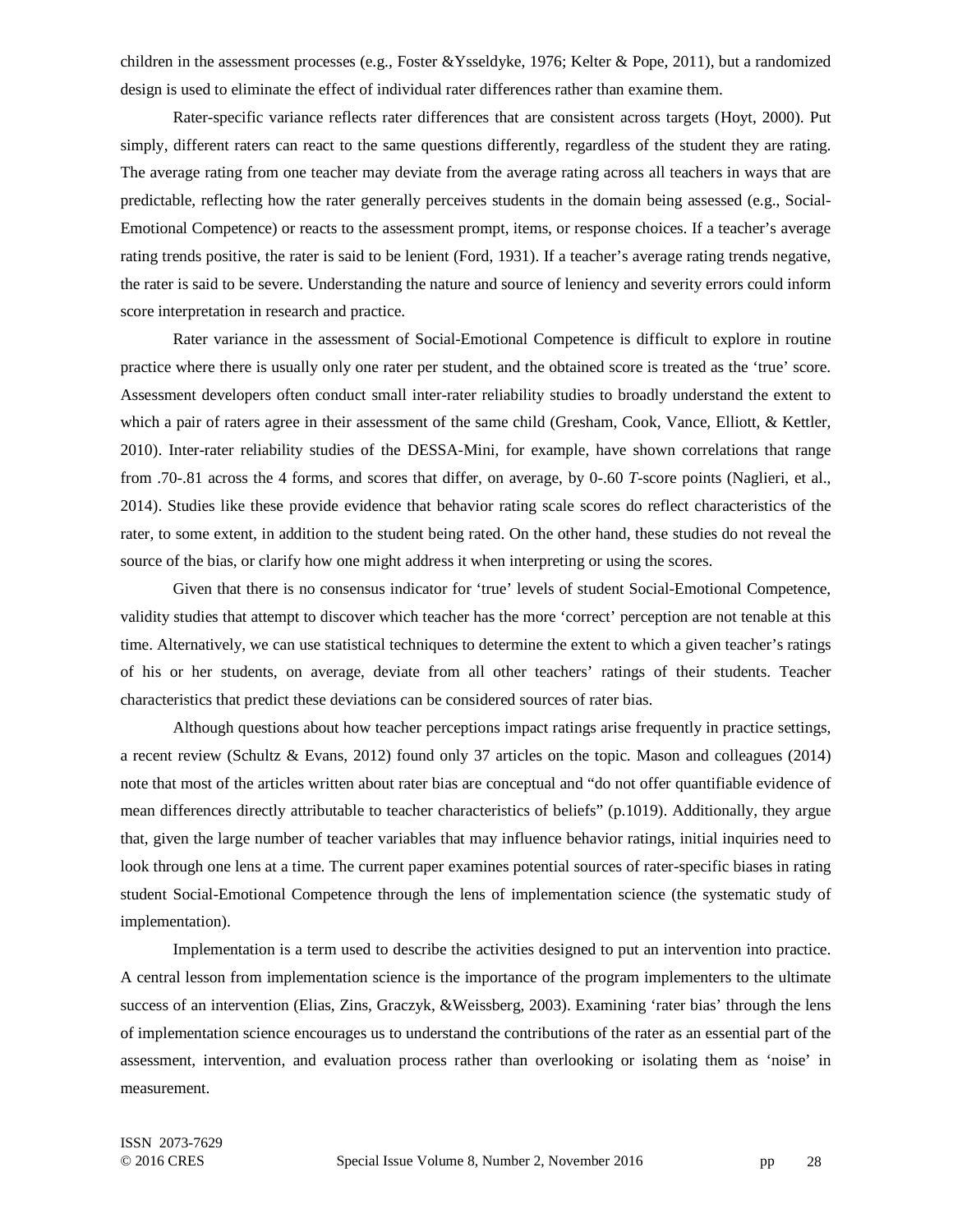There is a burgeoning literature on contextual variables that impact the implementation of SEL programs in schools (Elias, 2007; Fagan, Hawkins, & Shapiro, 2015; Greenberg, Domitrovich, Graczyk, & Zins, 2005). Durlak & DuPre's (2008) systematic review of this literature identified teacher characteristics consistently associated with implementation success: perceptions that the intervention is needed, expectations that the intervention will be beneficial, and having the requisite skills and confidence to do what is expected. Additional organizational factors identified with implementation success included a positive work climate and staff norms regarding change. It may be that the same characteristics that predict implementation success also predict the ways in which teachers rate student behavior.

This paper seeks to determine whether teacher characteristics that impact the successful implementation of SEL programs are similar to those that explain rater bias in the assessment of student Social-Emotional Competence. Specifically, this study examines the extent to which DESSA-Mini ratings are affected by teacher attitudes, capacities, and expectations, perceptions of implementation, impact, and school climate, and finally, what they generally perceive to be the levels of Social-Emotional Competence within themselves and others. Each of these teacher characteristics was hypothesized to reveal a potential leniency or severity error in the completion of the DESSA-Mini.

## **Methods**

### *Study and Data Description*

The TOOLBOX Implementation Research Project is a quasi-experimental study of TOOLBOX (Collin, 2015), a commonly used Social-Emotional Learning (SEL) program aimed at enhancing Social-Emotional Competence among students in Kindergarten through 6th grade. TOOLBOX provides a common language to guide school and family support for children's social and emotional development through the instruction and application of 12 tools (e.g., the Breathing Tool, the Garbage Can Tool). Developed to be an inherently practical SEL intervention, TOOLBOX strives to augment approaches that are natural to teachers and caregivers to reveal tools endemic to children. Specifically, TOOLBOX seeks to foster self-awareness, social-awareness, self-management, decision-making, and relationship skills in children through explicit lesson plans, classroom and school-wide strategies, and integration/reinforcement at home. TOOLBOX has been widely implemented in Northern California school districts and has been explored in two studies. The West Costa County Unified School District Evaluation (Dovetail Learning, 2013) found that teachers reported using and valuing TOOLBOX on a post-intervention survey. The Sonoma County Collaboration for Resilient Children pre/post evaluation found that, after just four months of using TOOLBOX, teachers and yard aids perceived significantly higher emotional and behavioral strengths (i.e., interpersonal, intrapersonal, and affective strengths) in children, relative to baseline (DeLong-Cotty, 2011).

The current study features the implementation of TOOLBOX within one Northern California School District. This district served 10,982 students during the 2014-2015 academic year (District, 2016). Six elementary schools were each assigned to one of the following conditions: (1) the TOOLBOX 'standard' implementation - a higher-dosage condition which included full TOOLBOX lesson plans, a compendium of TOOLBOX strategies and practices, and a full complement of material resources, (2) the TOOLBOX 'primer'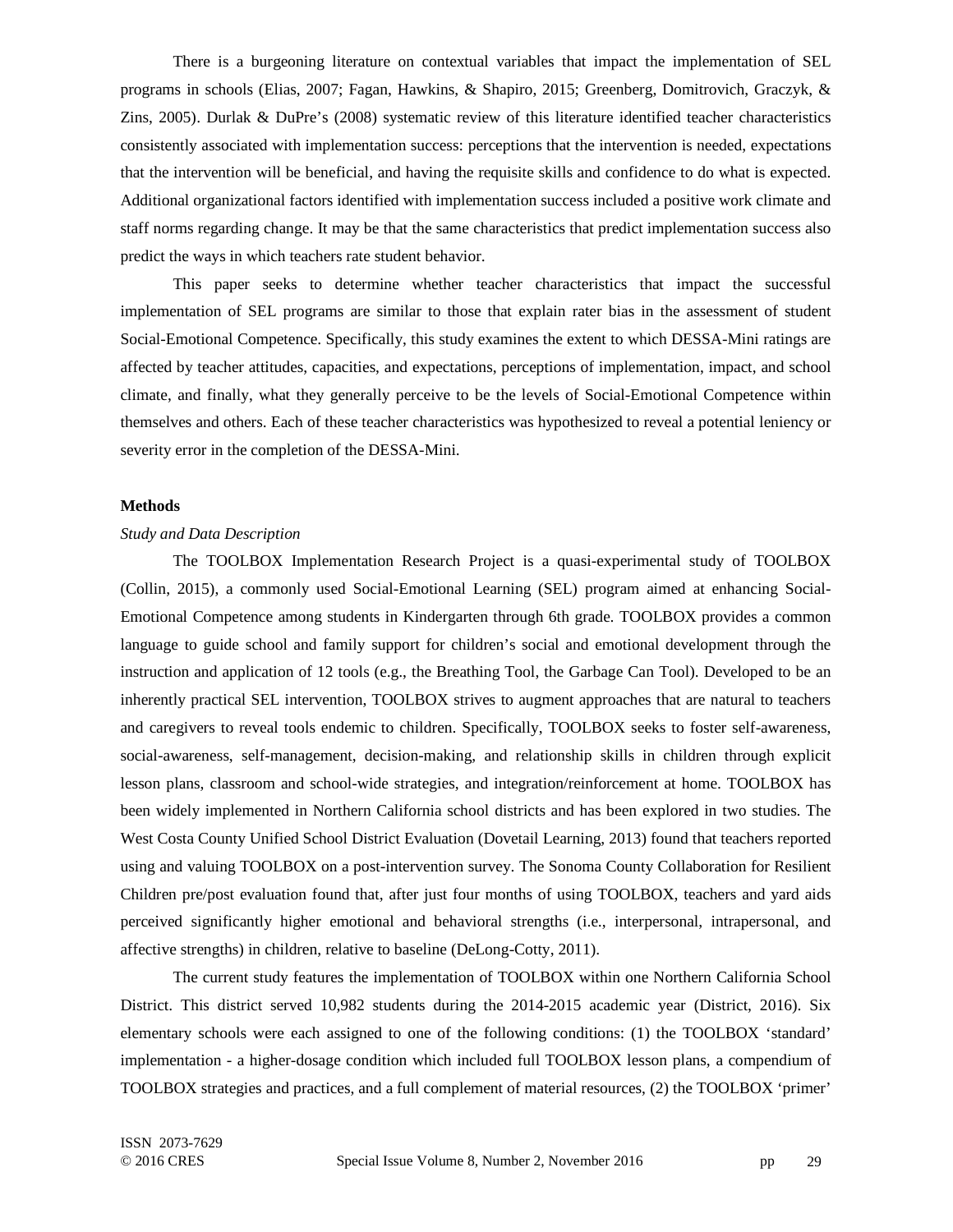implementation - a lower-dosage condition which included only the most essential TOOLBOX strategies and practices, and only brief introductory lessons to the TOOLBOX tools, without the benefit of full lesson plans or material resources, and (3) a measurement-only comparison condition.

The four elementary schools assigned to implement the Standard or Primer versions of TOOLBOX serve a racially and ethnically diverse student body (53% Hispanic/Latino(a), 16% Asian/Asian American, 13% Black/African American, 8% White/European American, 7% Filipino, and 3% Other) with 42% of students primarily speaking a language other than English (e.g., Spanish, Cantonese, Mandarin, Tagalog, Vietnamese, Arabic) in their homes (District, 2016). Close to 70% of students had a household income of less than \$44,123 annually for a family of four. In 2015, students meeting or exceeding the state educational standards in Language Arts/Literacy was 27% and in Mathematics was 24%.

Five days prior to the start of instruction for the 2015-2016 school year, teachers and staff from the four elementary schools using the Standard or Primer versions of TOOLBOX received a six-hour training to prepare them to implement TOOLBOX. Data were collected before and after the training to learn about the teachers and their teaching environment, collect their feedback on the training, and understand their expectations for program implementation. Of the 101 classroom teachers in schools implementing TOOLBOX, 94% attended the training. Of the classroom teachers in attendance, 76% completed a pretraining survey and 75% completed a post-training survey. With 99% of survey participants consenting for their responses to be used in research, the analysis sample for this paper became 72 classroom teachers.

During October of 2015 (29-34 days of instruction into the school year), classroom teachers assessed their students' Social-Emotional Competence using the Devereux Student Strengths Assessment (DESSA) Mini (Naglieri et al., 2014), a brief 8-item universal screening and progress monitoring tool. The 72 teachers in this study, each completed the DESSA-Mini on an average of 23 students (range 4-31), collectively completing DESSA-Minis on 1,676 students. At this time, teachers also completed an SEL Programming Survey. Of the 72 teachers in the analysis sample, 70 completed the October SEL Programming Survey. The university human subjects Institutional Review Board approved all research processes.

#### *Sample*

The sample in this study is described with valid percentages (see Table I). It includes 72 credentialed teachers who taught students in transitional-kindergarten through 5th grade. The majority provided general education instruction in English. Although 13% of teachers were new to the district this year, 46% had worked in the district for more than 10 years. Of those who provided a response to the question about their racial/ethnic identity (69 teachers, or 96%), 59% identified as White/European American, 12% as Asian/Asian American, 12% as Hispanic/Latino(a), 7% as multi-race, 6% as Black/African American, and 4% as other.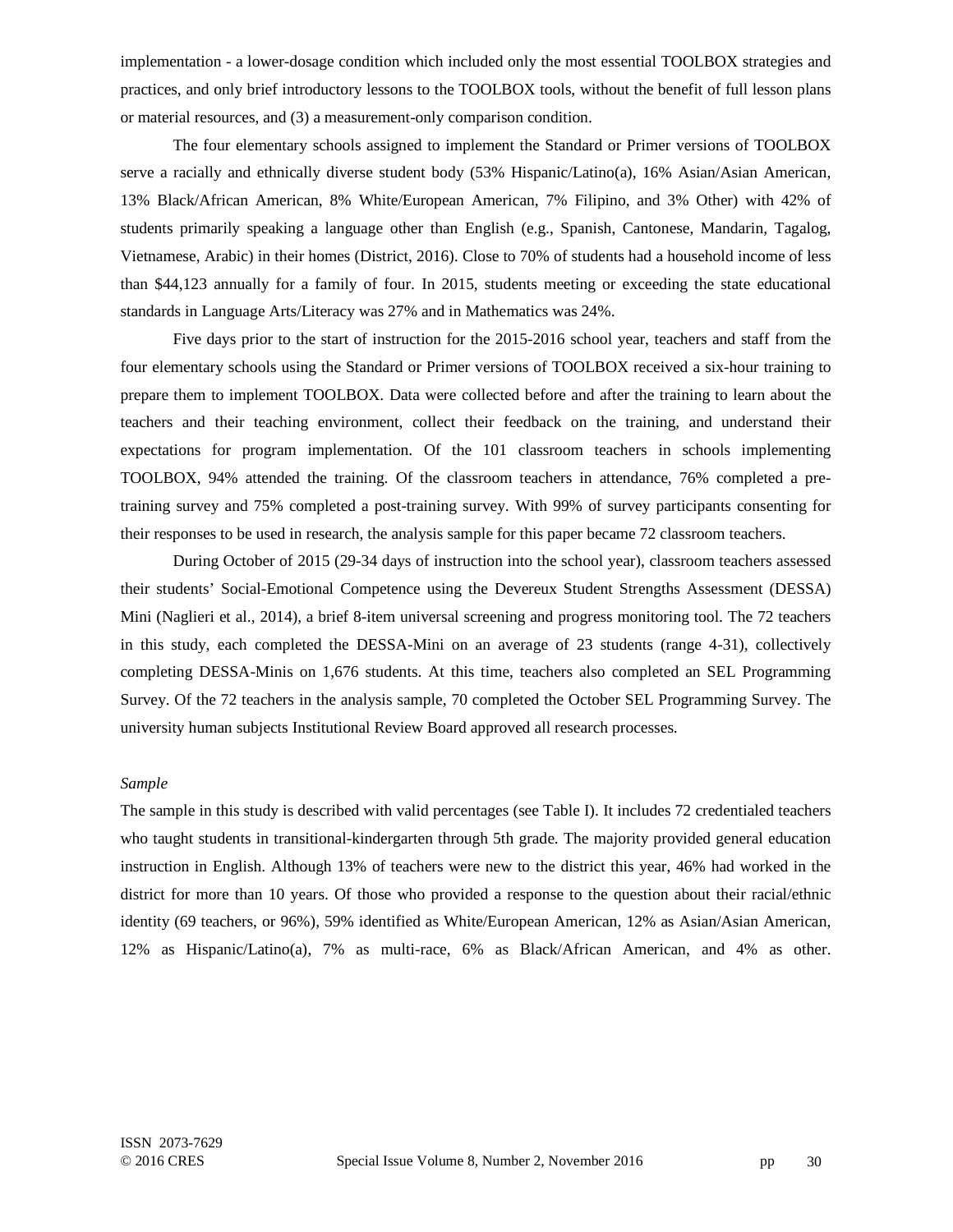|                                                     | # of<br>responses | $\frac{0}{0}$ |                                                              | # of<br>responses        | $\frac{0}{0}$ |
|-----------------------------------------------------|-------------------|---------------|--------------------------------------------------------------|--------------------------|---------------|
| Gender ( $n = 72$ )                                 |                   |               | Eagerness to adopt new school initiative ( $n = 62$ )        |                          |               |
| Male                                                | 5                 | 6.9           | Not eager at all                                             | $\overline{\phantom{a}}$ |               |
| Female                                              | 67                | 93.1          | Slightly eager                                               | $\overline{2}$           | 3.2           |
| First Generation College Graduate ( $n =$<br>72)    |                   |               | Somewhat eager                                               | 12                       | 19.4          |
| Yes                                                 | 29                | 40.5          | Eager                                                        | 31                       | 50.0          |
| N <sub>o</sub>                                      | 43                | 59.7          | Very Eager                                                   | 17                       | 27.4          |
| Grades taught $(n = 72)$                            |                   |               | Preference for trying a new school initiative ( $n =$<br>62) |                          |               |
| Transitional kindergarten                           | $\mathbf{2}$      | 2.8           | Highly structured initiatives                                | 3                        | 4.8           |
| Kindergarten                                        | 10                | 13.9          | Highly structured first, then flexible initiatives           | 25                       | 40.3          |
| 1st Grade                                           | 16                | 22.2          | Highly flexible first, then structured initiatives           | 19                       | 30.7          |
| 2nd Grade                                           | 13                | 18.1          | Highly flexible initiatives                                  | 11                       | 17.7          |
| 3rd Grade                                           | 10                | 13.9          | No preference                                                | $\overline{4}$           | 6.5           |
| 4th Grade                                           | 10                | 13.9          | Training quality ratings ( $n = 62$ )                        |                          |               |
| 5th Grade                                           | 11                | 15.3          | Excellent                                                    | 12                       | 37.1          |
| Primary language used in instruction ( $n =$<br>72) |                   |               | Good                                                         | 33                       | 53.2          |
| English                                             | 70                | 97.2          | Fair                                                         | 5                        | 8.1           |
| Spanish                                             | 1                 | 1.4           | Poor                                                         | $\mathbf{1}$             | 1.6           |
| English & Spanish equally                           |                   | 1.4           | Very Poor                                                    |                          |               |
| Teach Special Education ( $n = 72$ )                |                   |               | Years worked in the district ( $n = 72$ )                    |                          |               |
| Yes                                                 | 4                 | 5.6           | $<$ 1 year                                                   | 9                        | 12.5          |
| No                                                  | 68                | 94.4          | 1-2 years                                                    | 9                        | 12.5          |
| Live in the district $(n = 72)$                     |                   |               | 3-5 years                                                    | 10                       | 13.9          |
| Yes                                                 | 14                | 19.4          | 6-10 years                                                   | 11                       | 15.3          |
| N <sub>o</sub>                                      | 58                | 80.6          | $11-20$ years                                                | 24                       | 33.3          |
|                                                     |                   |               | $20+ years$                                                  | 9                        | 12.5          |

# **Table I. Additional Teacher Demographics**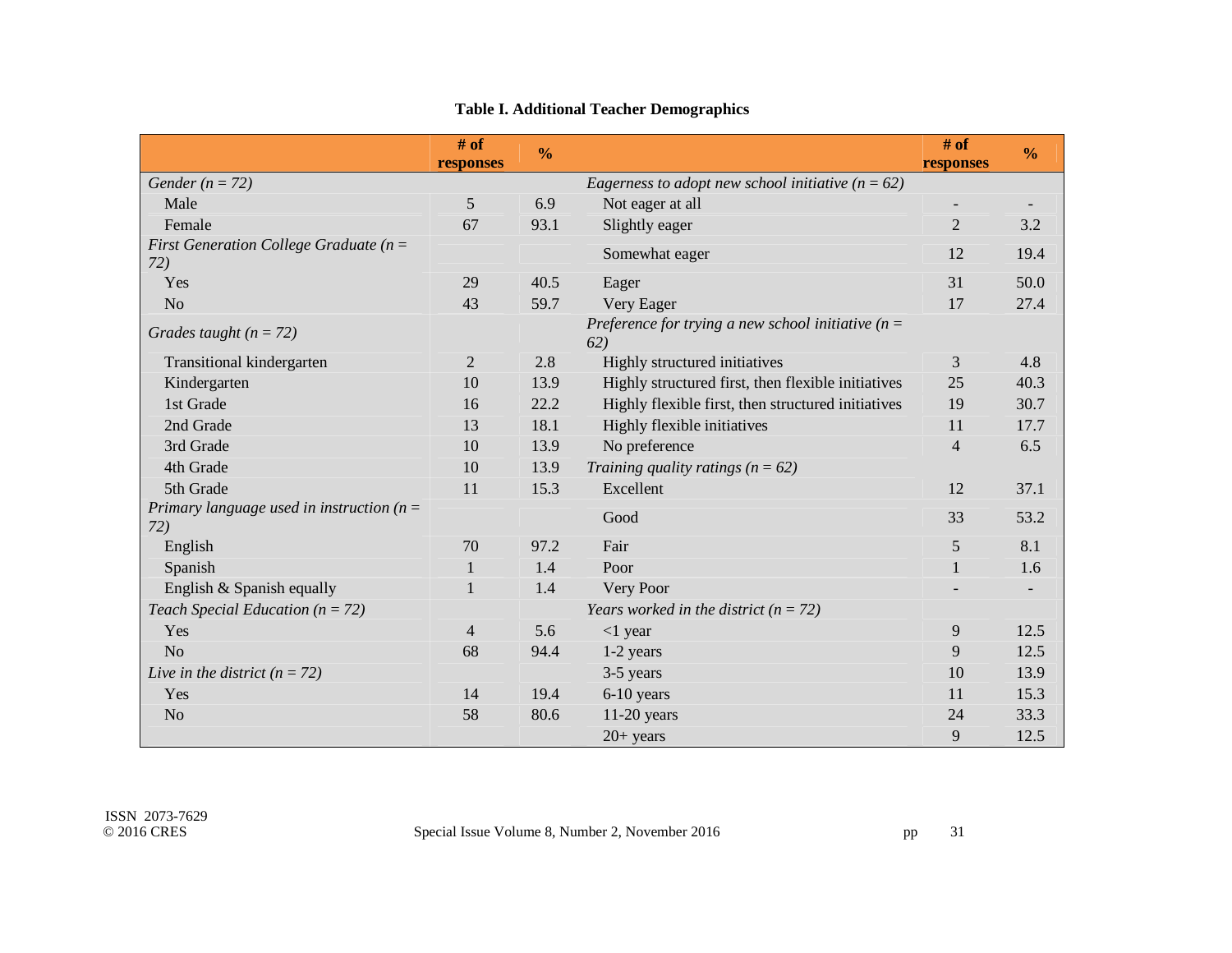Teachers in this sample reported that they are generally eager or very eager (77%) to adopt new initiatives at school. When asked about their general preferences for rolling out a new initiative at school, 40% of teachers preferred initial structure with increasing flexibility, 31% preferred initial flexibility with increasing structure, 18% preferred highly flexible at all times, and 5% preferred highly structured at all times. About 6% of teachers reported no preference. Prior to the August TOOLBOX training, no teacher had ever used TOOLBOX, but 13% had observed TOOLBOX in practice and 8% had attended a previous TOOLBOX training. At the end of the training, 90% of teachers rated the training quality as good (53%) or excellent (37%).

### *Measures*

*Social-Emotional Competence*. The DESSA-Mini Form 1 (Naglieri et al., 2014) includes eight items that ask the raters the frequency (never = 0, rarely = 1, occasionally = 2, frequently = 3, very frequently = 4) of observed positive behaviors of the child in the past four weeks. The 8-items ( $\alpha = 0.95$ ) are summed to create a Raw Score Total. The Raw Score Total is then converted into a standardized *T*-score (*M* = 50, *SD* = 10) based on the national norms, yielding the Social Emotional Total (SET). High SET scores (*T*-scores of 60 and above) are a strength, SET scores between 41 and 59 (inclusive) are typical, and low SET scores (*T*scores of 40 and below) point to a need for instruction. The U.S. norm sample has been independently reviewed and judged as representative and sufficiently large for interpretation of this nature (Merrell & Gueldner, 2010).

*Teacher attitudes*. At training, teachers reported the importance of Social-Emotional Competence to school success (unimportant  $= 1$  to essential  $= 5$ ), and their eagerness to use TOOLBOX (not eager at all  $= 1$  to very eager  $=5$ ).

*Teacher capacities*. At training and in October, teachers reported the extent to which they felt informed (uninformed  $= 1$  to very informed  $= 5$ ) about TOOLBOX and confident (no confidence  $= 1$  to very confident = 5) in their capacity to implement TOOLBOX. Teachers were also asked to state the 'tagline' (i.e., mantra or slogan) associated with a Tool to directly assess their knowledge about TOOLBOX (0 = incorrect;  $1 =$  correct).

*Teacher expectations*. At training, teachers reported to what extent they: (1) personally anticipated implementing TOOLBOX relative to others at school (least fully  $= 1$ , most fully  $= 10$ ), (2) believed TOOLBOX would benefit students (no benefit  $= 1$ , very beneficial  $= 5$ ), and (3) anticipated challenges in implementing TOOLBOX (low challenge  $= 1$  to high challenge  $= 5$ ).

*Teacher perceptions of implementation and impact*. In October, teachers reported to what extent they: (1) were implementing TOOLBOX relative to others at school (least fully  $= 1$ , most fully  $= 10$ ), and (2) believed TOOLBOX has benefited their students (no benefit  $= 1$ , very beneficial  $= 5$ )

*School climate*. In October, teachers reported the extent to which they perceived barriers to student learning, experienced barriers to providing effective instruction, experienced stress at work, and experienced conflict at work (very low = 0 to very high = 4). Furthermore, teachers reported (very poor = 0 to great = 4)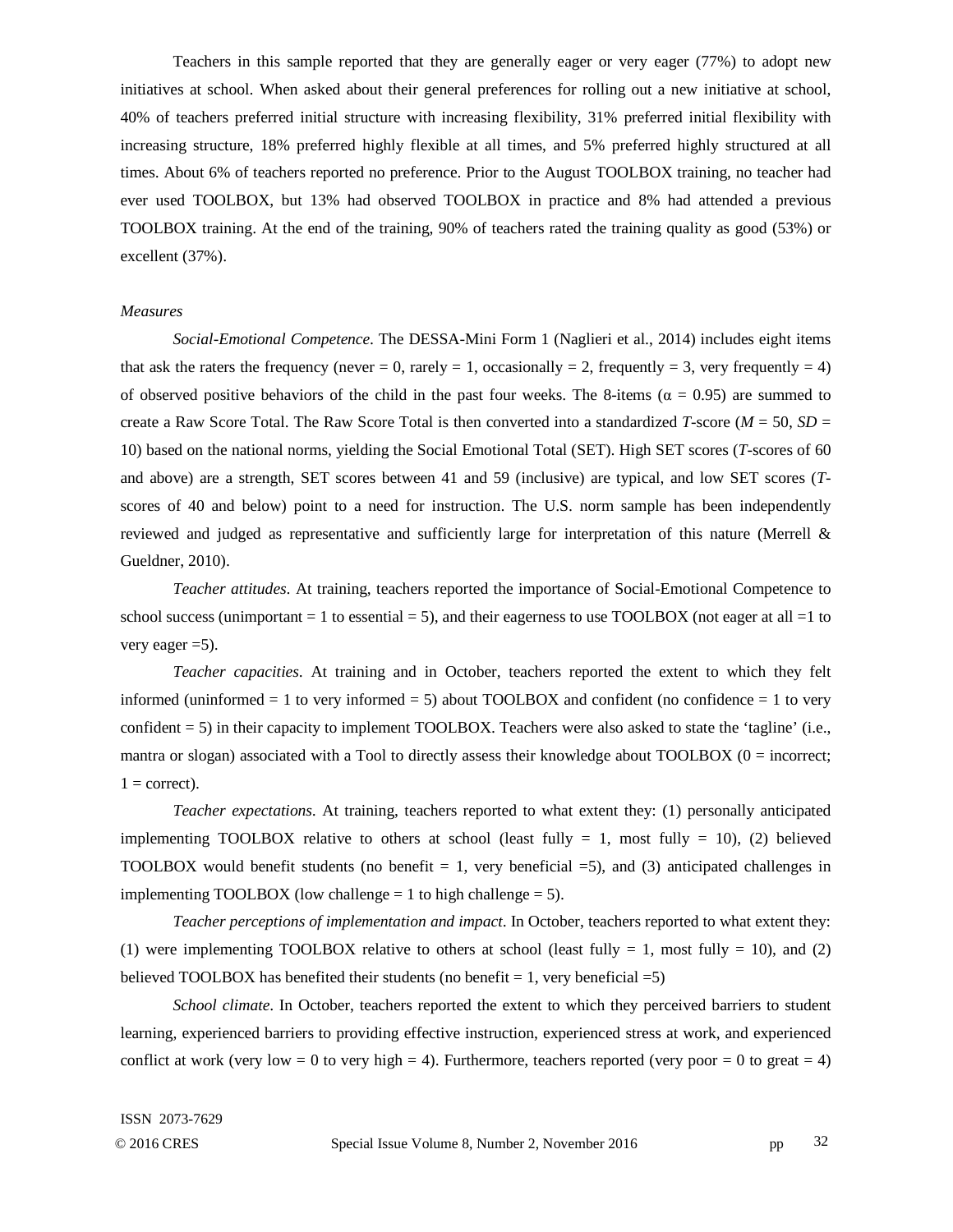on the overall learning ("I would describe our school as a \_\_\_\_ place for students to learn") and working ("I would describe our school as a \_\_\_\_ place for adults to work") environment of the school.

*Social-Emotional Competence (SEC) in self, a typical colleague, and a typical student.* In October, teachers reported (very low  $= 0$  to very high  $= 4$ ) their own SEC ("Social-Emotional Competence refers to an awareness of, and ability to manage emotions in, a context-appropriate manner. How do you think your colleagues would rate your social-emotional competence, as it shows up at school?"); that of a typical colleague ("How would you rate the SEC of the typical colleague you work with at school?") and that of a typical student they teach ("Think of a child that is fairly representative of the children with whom you work. How would you rate the Social-Emotional Competence of this child?").

### *Analysis*

In order to account for clustering in the data and to address missing data (2.8%-26% across all predictor variables, see Table II), hierarchical linear modeling with maximum likelihood estimation (Rabe-Hesketh & Skrondal, 2012) was used to estimate the relationship between teachers' ratings of student Social-Emotional Competence (DESSA-Mini scores; level one) and teachers' self-reported characteristics and perceptions (from pre-training, post-training, and October SEL Programming surveys; level two). First, to identify specific teacher characteristics and perceptions that contribute to teachers' DESSA-Mini ratings, each predictor was added to the null model individually. Then, the significant predictors of teacher ratings were included in the final model to estimate their joint contribution to explaining rater bias in this data. Correlations and paired t-tests were used to examine relationships between variables across time points. All analyses were conducted using Stata 7 (Statacorp, 2001).

### **Results**

### *Social-Emotional Competence*

The average DESSA-Mini SET score was 50.88 (*SD* = 11.74). One fourth of the students received scores of 60 and above (strength), 57% received scores between 41 and 59 (typical), and 18% received scores of 40 and below (need for instruction). Approximately 16% (ICC  $=$  .16) of the variance in scores was attributable to teacher raters.

### *Bivariate Relationships between Student Social-Emotional Competence and Teacher Characteristics*

*Teacher attitudes*. Before training, nearly all teachers believed that Social-Emotional Competence was very important (39%) or essential (60%) to school success and 60% were eager or very eager to implement TOOLBOX. After training, all teachers believed that Social-Emotional Competence was very important (33%) or essential (67%) to school success and 83% were eager or very eager to implement TOOLBOX. While teachers' attitude towards Social-Emotional Competence started high and remained statistically unchanged  $(t(60) = -1.63, p = .11)$ , their eagerness to implement TOOLBOX was significantly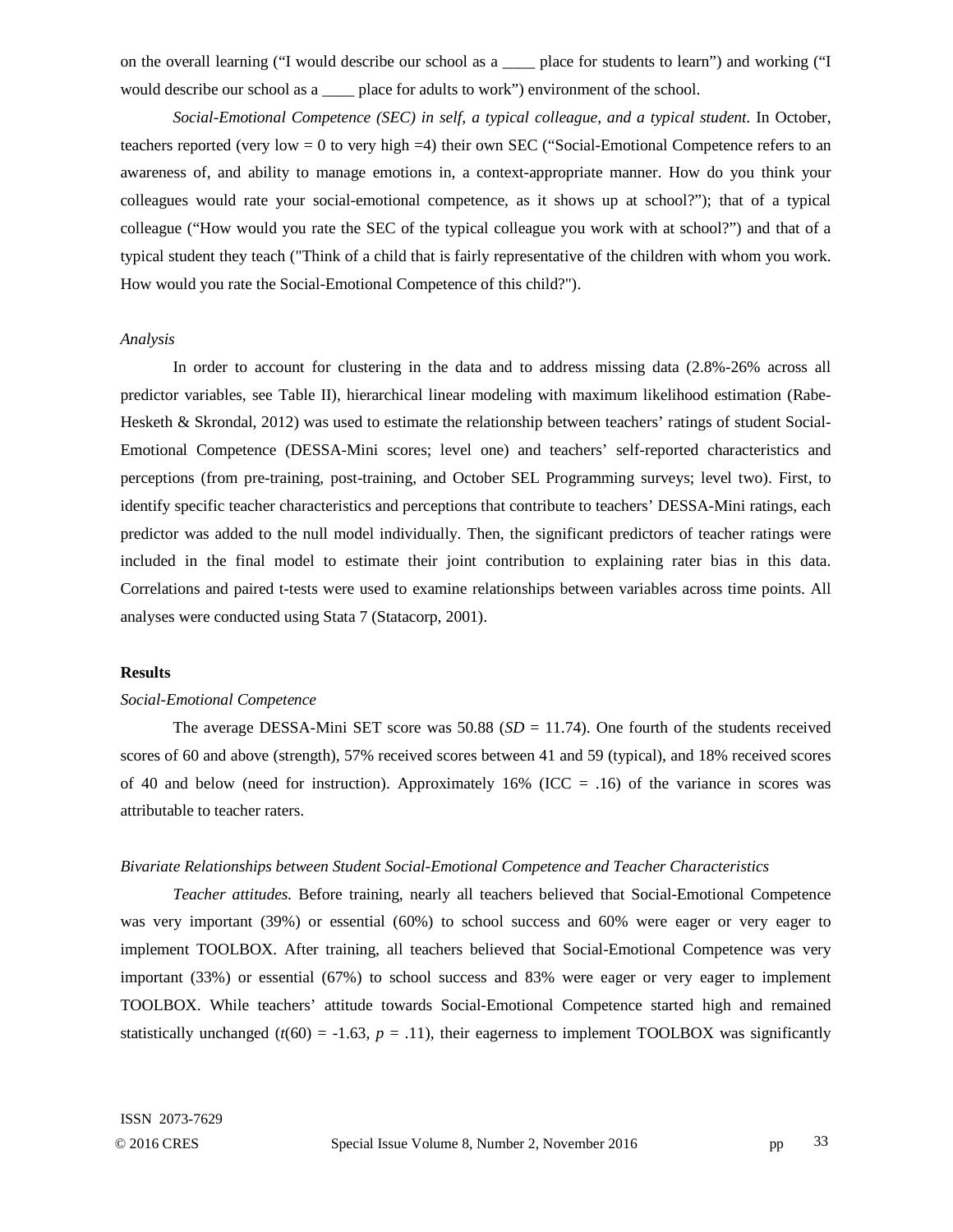higher after training  $(t(60) = -4.44, p < .001)$ . No measure of teacher attitudes significantly predicted DESSA-Mini ratings (see Table II).

*Teacher capacities*. Before training, very few teachers (3%) felt 'sufficiently' or 'very' informed about TOOLBOX. After training this was significantly higher; most teachers (82%) felt 'sufficiently' or 'very' informed about TOOLBOX  $(t(61) = -16.72, p < .001)$ . In addition, after training, 88% of teachers felt confident or very confident in their capacity to implement TOOLBOX. However, when asked to state the tagline associated with one of the Tools, only 35% of teachers provided a correct answer. There was no detectable relationship between feeling informed  $(r = .11, p = .45)$  or confident  $(r = .11, p = .41)$  and knowledge of the TOOLBOX tagline. Approximately 7 weeks after training, with implementation underway, significantly fewer teachers (20%) felt confident or very confident in their capacity to use  $TOOLBOX (t(61)=$ 11.33,  $p < .001$ ), but a comparable number of teachers (46%) provided the correct tagline ( $t = .42$ ,  $p = .81$ ). In October, there still was no detectable relationship between confidence and knowledge  $(r = .09, p = .49)$ . No teacher capacities (the extent to which teachers were informed, confident, or knowledgeable) measured at training or in October significantly predicted DESSA-Mini ratings in October.

*Teacher expectations*. At the end of training, teachers had high expectations to fully implement TOOLBOX ( $M = 7.28$ ,  $SD = 1.45$ ). Teachers expected, on average, a moderate degree of challenge implementing TOOLBOX (*M* = 1.84, *SD* = .77). Before training, 34% of teachers expected TOOLBOX to be very beneficial to their students. After training, teacher expectations were significantly higher; 71% of teachers expected TOOLBOX to be very beneficial to their students  $(t(57) = -5.76, p < .001)$ .

At the end of training, the extent to which teachers expected to fully implement TOOLBOX significantly predicted their DESSA-Mini ratings ( $b = 1.00$ ,  $p = .04$ ). In addition, the extent to which teachers anticipated challenges to TOOLBOX implementation predicted DESSA-Mini ratings ( $b = -2.46$ ,  $p = .003$ ). The extent to which teachers expected TOOLBOX would benefit students at the end of training marginally predicted their DESSA-Mini ratings ( $b = 1.90$ ,  $p = .09$ ).

*Teacher perceptions of implementation and impact*. In October, teachers reported moderate levels of implementation ( $M = 5.95$ ,  $SD = 2.18$ ), significantly lower than their expectation at the end of training ( $t(56)$ )  $= 5.01, p < .001$ ). Seventy seven percent of teachers agreed or strongly agreed that TOOLBOX had benefited their students. The benefits they perceived during implementation were significantly higher than the benefits they expected at the end of training  $(t(55) = 6.88, p < .001)$ . Neither teacher perceptions of implementation nor teacher perceptions of impact significantly predicted their concurrent DESSA-Mini ratings (See Table II).

*School climate.* In October, 80% of teachers perceived their school to be a good or great place for students to learn. However, 68% reported that the barriers to student learning were high or very high. Teachers generally reported (76%) that their school was a good or great place to work, but 64% reported that their stress level at work was high or very high (although only 24% experienced high or very high levels of conflict or tension at work). In October, teachers' perception of barriers to student learning significantly predicted concurrent teachers' DESSA-Mini ratings ( $b = -1.60$ ,  $p = .04$ ). No other concurrent measures of school climate significantly predicted teachers' DESSA-Mini ratings.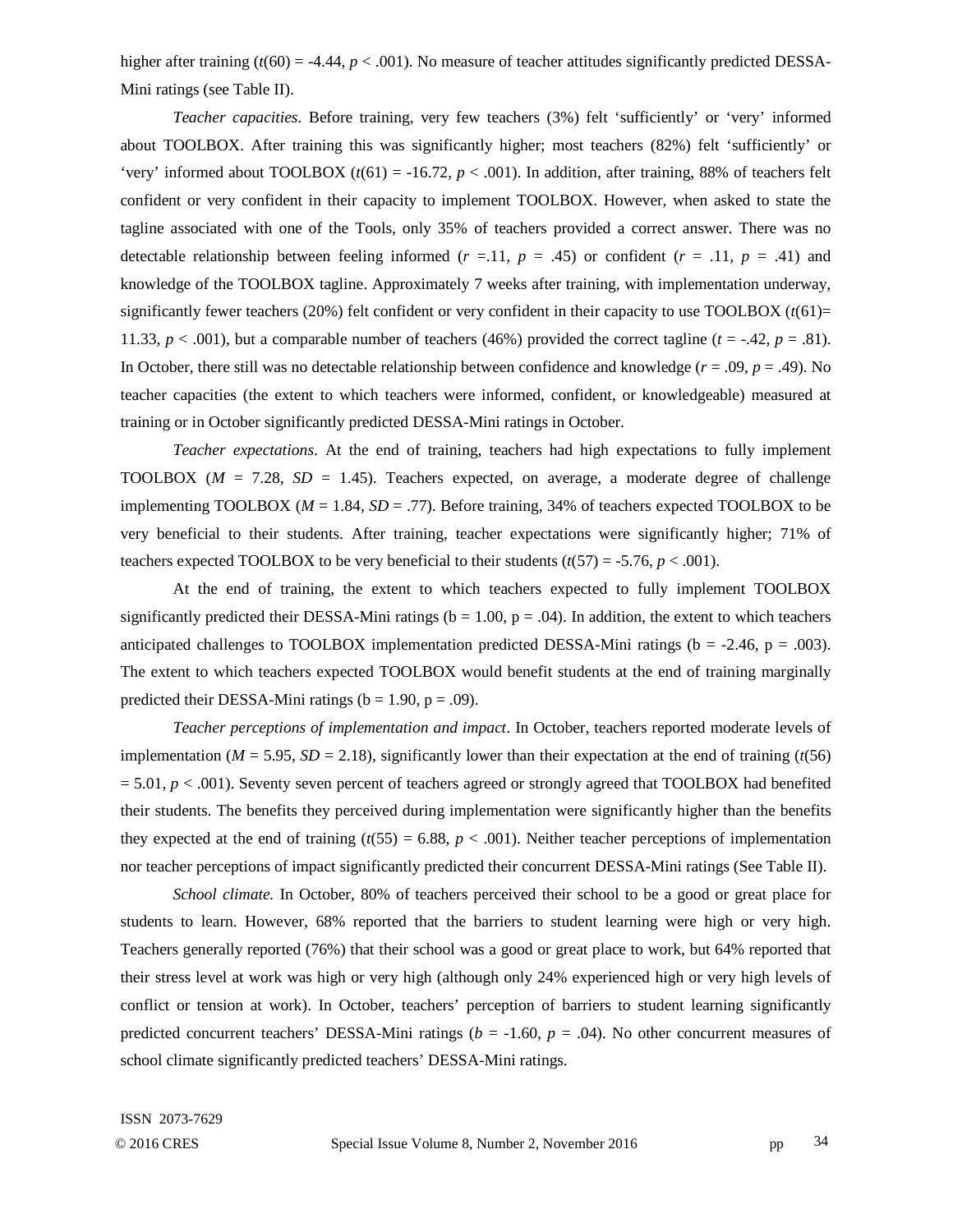# **Table II. Bivariate Relationships between Teacher Characteristics and DESSA-Mini Ratings<sup>a</sup>**

| <b>DESSA-Mini Ratings</b>                                                | # of<br>responses | $\boldsymbol{B}$ | SE   | $\boldsymbol{p}$ |  |  |  |  |
|--------------------------------------------------------------------------|-------------------|------------------|------|------------------|--|--|--|--|
| <b>Pre-Training Survey</b>                                               |                   |                  |      |                  |  |  |  |  |
| <b>Teacher Attitudes</b>                                                 |                   |                  |      |                  |  |  |  |  |
| Importance of SEL instruction for school                                 | 62                | $-0.10$          | 1.31 | 0.94             |  |  |  |  |
| success                                                                  |                   |                  |      |                  |  |  |  |  |
| Eagerness to use TOOLBOX                                                 | 62                | 0.58             | 0.73 | 0.43             |  |  |  |  |
| <b>Teacher Capacities</b>                                                |                   |                  |      |                  |  |  |  |  |
| Informed about TOOLBOX                                                   | 63                | 0.12             | 0.82 | 0.89             |  |  |  |  |
| <b>Teacher Expectations</b>                                              |                   |                  |      |                  |  |  |  |  |
| Extent to which TOOLBOX will benefit<br>students                         | 59                | 0.96             | 0.86 | 0.26             |  |  |  |  |
| <b>Post-Training Survey</b>                                              |                   |                  |      |                  |  |  |  |  |
| <b>Teacher Attitudes</b>                                                 |                   |                  |      |                  |  |  |  |  |
| Importance of SEL Instruction for school                                 |                   |                  |      |                  |  |  |  |  |
| success                                                                  | 63                | 0.71             | 1.42 | 0.62             |  |  |  |  |
| Eagerness to use TOOLBOX                                                 | 63                | 0.30             | 0.94 | 0.75             |  |  |  |  |
| <b>Teacher Capacities</b>                                                |                   |                  |      |                  |  |  |  |  |
| Informed about TOOLBOX                                                   | 63                | 0.21             | 0.92 | 0.82             |  |  |  |  |
| Confidence in own capacity to use TOOLBOX                                | 63                | 1.22             | 0.91 | 0.18             |  |  |  |  |
| Knowledgeable about TOOLBOX                                              | 53                | 0.30             | 1.46 | 0.84             |  |  |  |  |
| <b>Teacher Expectations</b>                                              |                   |                  |      |                  |  |  |  |  |
| Extent of challenges in implementing                                     | 63                | $-2.46$          | 0.82 | < 0.001          |  |  |  |  |
| <b>TOOLBOX</b>                                                           |                   |                  |      |                  |  |  |  |  |
| Intent to fully implement TOOLBOX                                        | 61                | 1.00             | 0.49 | 0.04             |  |  |  |  |
| Extent to which TOOLBOX will benefit                                     | 59                | 1.90             | 1.11 | 0.09             |  |  |  |  |
| students                                                                 |                   |                  |      |                  |  |  |  |  |
| <b>October SEL Programming Survey</b><br><b>Teacher Capacities</b>       |                   |                  |      |                  |  |  |  |  |
|                                                                          | 69                | 0.77             | 0.92 | 0.40             |  |  |  |  |
| Confidence in own capacity to use TOOLBOX<br>Knowledgeable about TOOLBOX | 63                | 0.98             | 1.32 | 0.46             |  |  |  |  |
| <b>Teacher Perceptions</b>                                               |                   |                  |      |                  |  |  |  |  |
| Level of full implementation of TOOLBOX                                  | 66                | 0.29             | 0.29 | 0.32             |  |  |  |  |
| Extent to which TOOLBOX has benefited                                    |                   |                  |      |                  |  |  |  |  |
| students                                                                 | 64                | 1.02             | 0.87 | 0.24             |  |  |  |  |
| <b>School Climate</b>                                                    |                   |                  |      |                  |  |  |  |  |
| Barriers to student learning                                             | 70                | $-1.60$          | 0.78 | 0.04             |  |  |  |  |
| Barriers to effective instruction                                        | 69                | $-0.98$          | 0.69 | 0.16             |  |  |  |  |
| Stress level at work                                                     | 69                | 0.52             | 0.79 | 0.51             |  |  |  |  |
| Conflict level at work                                                   | 69                | 0.72             | 0.57 | 0.21             |  |  |  |  |
| Perception of learning climate of this school                            | 70                | $-0.52$          | 0.84 | 0.54             |  |  |  |  |
| Perception of working climate at this school                             | 69                | $-0.77$          | 0.80 | 0.33             |  |  |  |  |
| <b>Social-Emotional Competence</b>                                       |                   |                  |      |                  |  |  |  |  |
| Own social-emotional competence                                          | 70                | 0.10             | 0.91 | 0.92             |  |  |  |  |
| Typical colleagues' social-emotional                                     | 69                | 0.10             | 0.95 | 0.92             |  |  |  |  |
| competence                                                               |                   |                  |      |                  |  |  |  |  |
| Typical students' social-emotional competence                            | 70                | 3.35             | 0.84 | < 0.001          |  |  |  |  |

<sup>a</sup> Total sample:  $n = 72$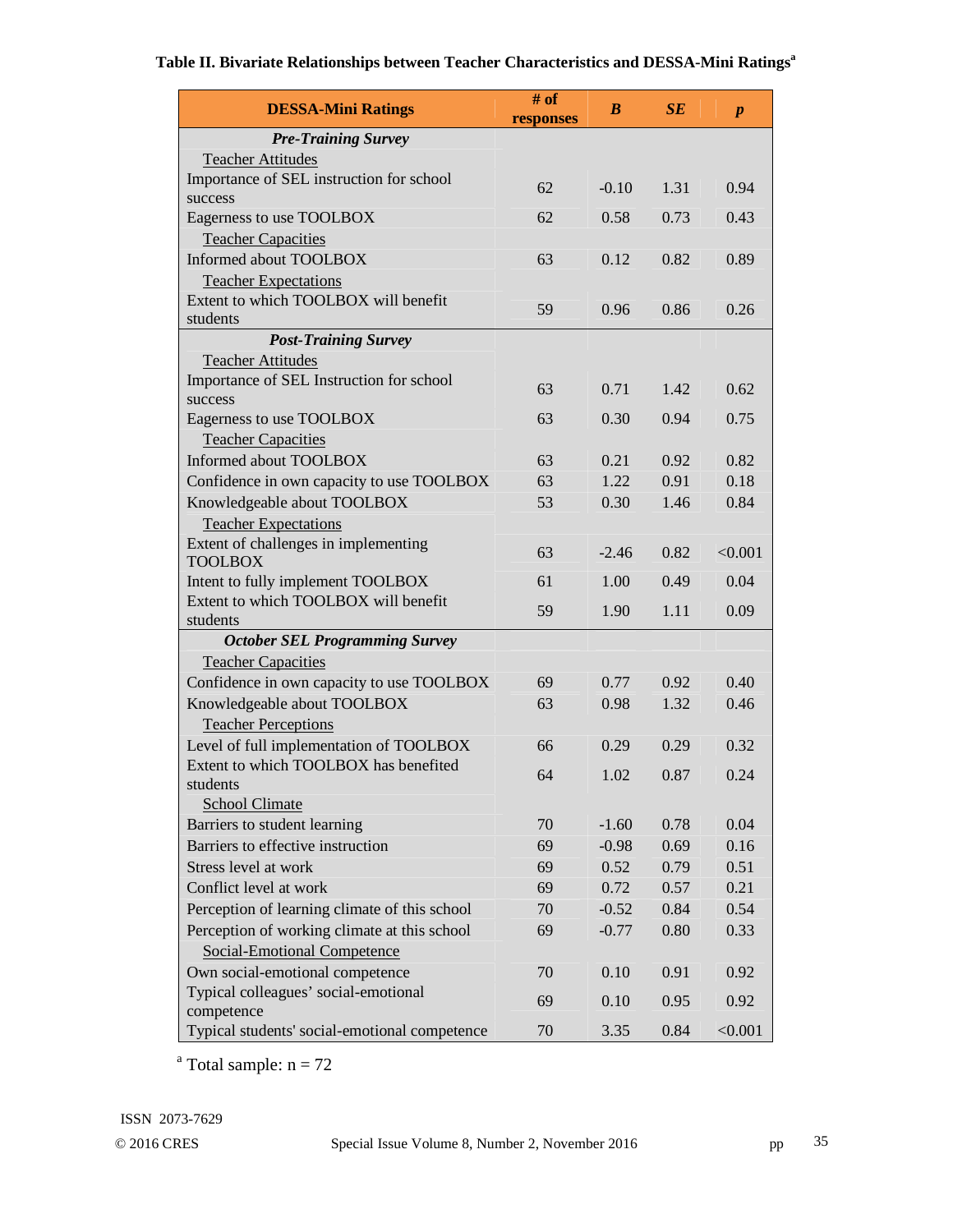*Social-Emotional Competence (SEC) in self, colleagues, and students*. In October, teachers reported, on a scale from 0-4, their own SEC as they imagined others perceived it, the SEC of a 'typical' colleague, and the SEC of a 'typical' student. On average, teachers reported their own SEC ( $M = 2.76$ ,  $SD = .69$ ) to be higher than that of a typical colleague ( $M = 2.49$ ,  $SD = .68$ ;  $t(68) = 2.71$ ,  $p = .008$ ). In fact, 70% of teachers reported themselves as having high or very high SEC, while 54% of teachers reported their colleagues as having high or very high SEC. When teachers reported the SEC of their 'typical' student  $(M = 1.69, SD = .69)$ , only 7% reported their students as having high or very high SEC.

Neither teachers' reports of their own SEC nor their reports of their typical colleagues' SEC significantly predicted DESSA-Mini ratings. However, teacher reports of their 'typical' student's SEC, predicted DESSA-Mini ratings ( $b = 3.35$ ,  $p < .001$ ).

### *Multivariate Relationship between Student Social-Emotional Competence and Teacher Characteristics*

Four teacher characteristics (each statistically significant in the bivariate models) were included together in a model to estimate teachers' DESSA-Mini ratings (see Table III). Teachers' higher post-training intent to fully implement TOOLBOX ( $b = .94$ ,  $p = .03$ ), and teachers' higher October reports of their 'typical' student's SEC ( $b = 2.79$ ,  $p = .004$ ) continued to significantly predict higher DESSA-Mini ratings. Teacher's higher post-training anticipation of challenge in implementing TOOLBOX ( $b = -1.90$ ,  $p = .02$ ) and higher October perception of barriers to student learning  $(b = -1.70, p = .02)$  significantly predicted lower DESSA-Mini ratings. A likelihood ratio test confirmed that the full multivariate model better fit the data than the null model  $(\chi^2 (4) = 28.64, p < .001)$ . Only 10% (ICC = .10) of the variance remained unexplained in the final model.

|                                                                              | <b>Model 1</b>             |           |                  |        | <b>Model 2</b> |                  |  |
|------------------------------------------------------------------------------|----------------------------|-----------|------------------|--------|----------------|------------------|--|
|                                                                              | $\boldsymbol{B}$           | <b>SE</b> | $\boldsymbol{p}$ | B      | <b>SE</b>      | $\boldsymbol{p}$ |  |
| Intercept                                                                    | 50.49                      | 0.62      | < 0.001          | 47.42  | 4.83           | < 0.001          |  |
| Intent to fully implement<br>TOOLBOX (post-training)                         |                            |           |                  | 0.94   | 0.42           | 0.03             |  |
| Anticipated challenge in<br><b>TOOLBOX</b> implementation<br>(post-training) |                            |           |                  | $-1.9$ | 0.81           | 0.02             |  |
| Perceived barriers to student<br>learning (October)                          |                            |           |                  | $-1.7$ | 0.73           | 0.02             |  |
| Typical student's social-emotional<br>competence (October)                   |                            |           |                  | 2.79   | 0.96           | 0.004            |  |
|                                                                              | Intra class<br>correlation |           |                  |        |                |                  |  |
| Between teachers                                                             | 0.16                       |           |                  | 0.1    |                |                  |  |

#### **Table III. Multivariate Relationships between Teacher Characteristics and DESSA-Mini Ratings**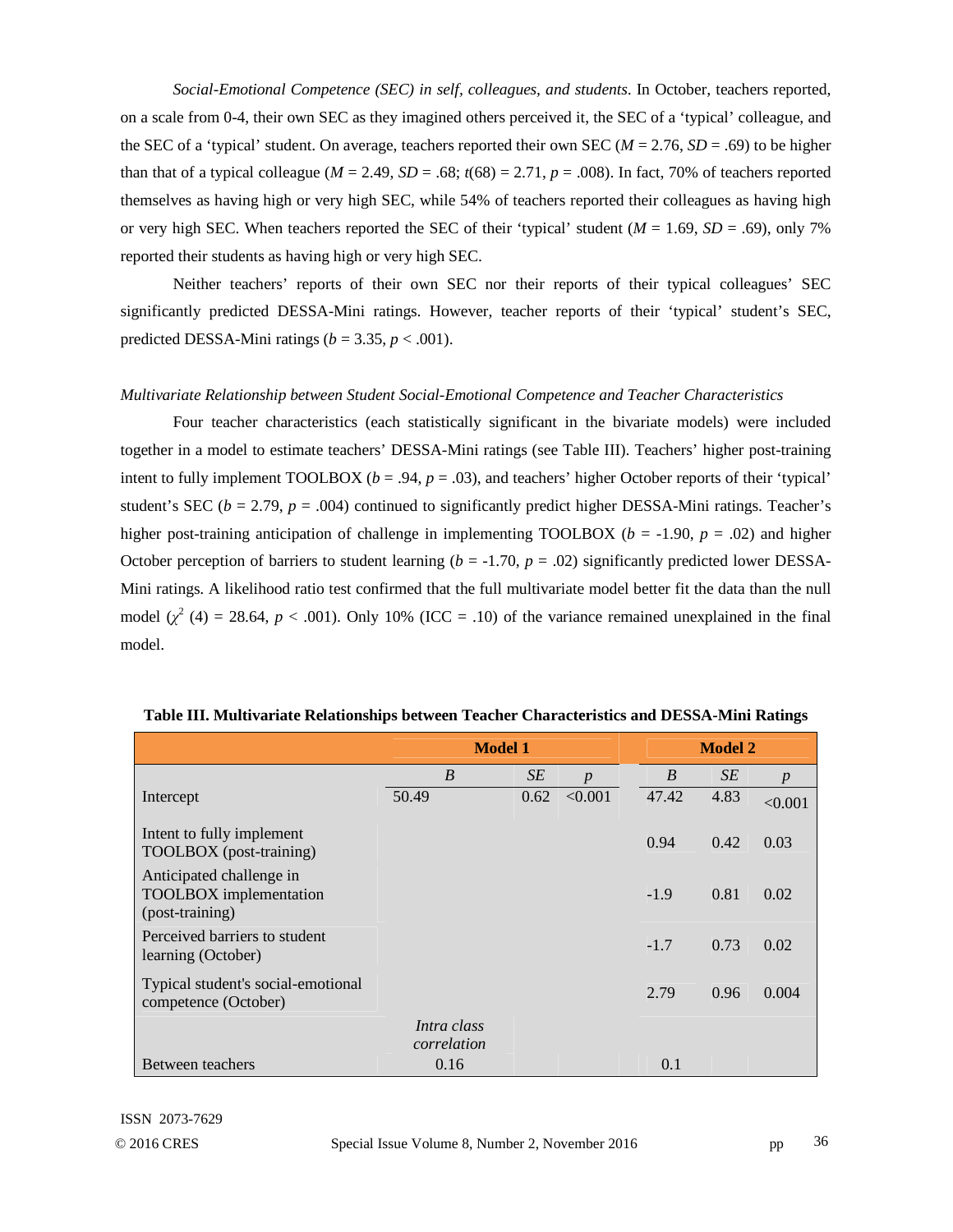# **Discussion**

This study explored the extent to which teacher characteristics predicted teacher ratings of student Social-Emotional Competence on the DESSA-Mini. The DESSA-Mini is a behavior rating scale being used to assess approximately a half million children worldwide. Despite their popularity, behavioral rating scales are believed to incorporate rater bias into assessment scores because each item requires interpretation, reflection, and judgment by the rater. We found that only a small amount of the variance in DESSA-Mini scores was attributable to raters and that <sup>1</sup>/<sub>3</sub> of the rater bias (i.e., unexplained variance at the teacher level) could be explained by four rater characteristics: teachers' expectations about their own level of SEL program implementation, anticipation of implementation challenges, perceptions of the barriers their students face, and perceptions of Social-Emotional Competence among their students.

### *Teacher Attitudes, Capacities, and Expectations*

Teachers at training felt that Social-Emotional Competence was important to school success, were eager to implement TOOLBOX, and were sufficiently informed and confident in their capacity to implement TOOLBOX but neither these attitudes nor capacities biased subsequent DESSA-Mini ratings. It is possible that demand characteristics limited the variance in teacher reports of their attitudes and capacities, which attenuated the relationships between these teacher attributes and their DESSA-Mini ratings. On the other hand, this potential was minimized by having a third party collect the data, rather than the district or the SEL program developer.

After training, teachers had high expectations for their personal implementation of TOOLBOX. Higher expectations for implementation at training predicted more lenient DESSA-Mini ratings in October. Teacher reports of their actual implementation were lower than their earlier expectations, and did not predict their concurrent DESSA-Mini ratings. Furthermore, teachers had high expectations for the impact of TOOLBOX after training, and had even higher expectations for benefit seven weeks into implementation, but neither predicted DESSA-Mini scores.

After training, teachers anticipated TOOLBOX implementation to be only moderately challenging. Higher anticipation of implementation challenges at training predicted more severe DESSA-Mini ratings in October. Teachers were not asked about the extent of the actual challenges that they faced when surveyed in October.

### *Teacher Perceptions of the School Climate and the Students*

Teachers felt the school learning environment was positive, although they perceived high student barriers to learning. Higher teacher perceptions of student barriers to learning predicted more severe DESSA-Mini ratings. Teachers also felt the school working environment was positive, despite the high levels of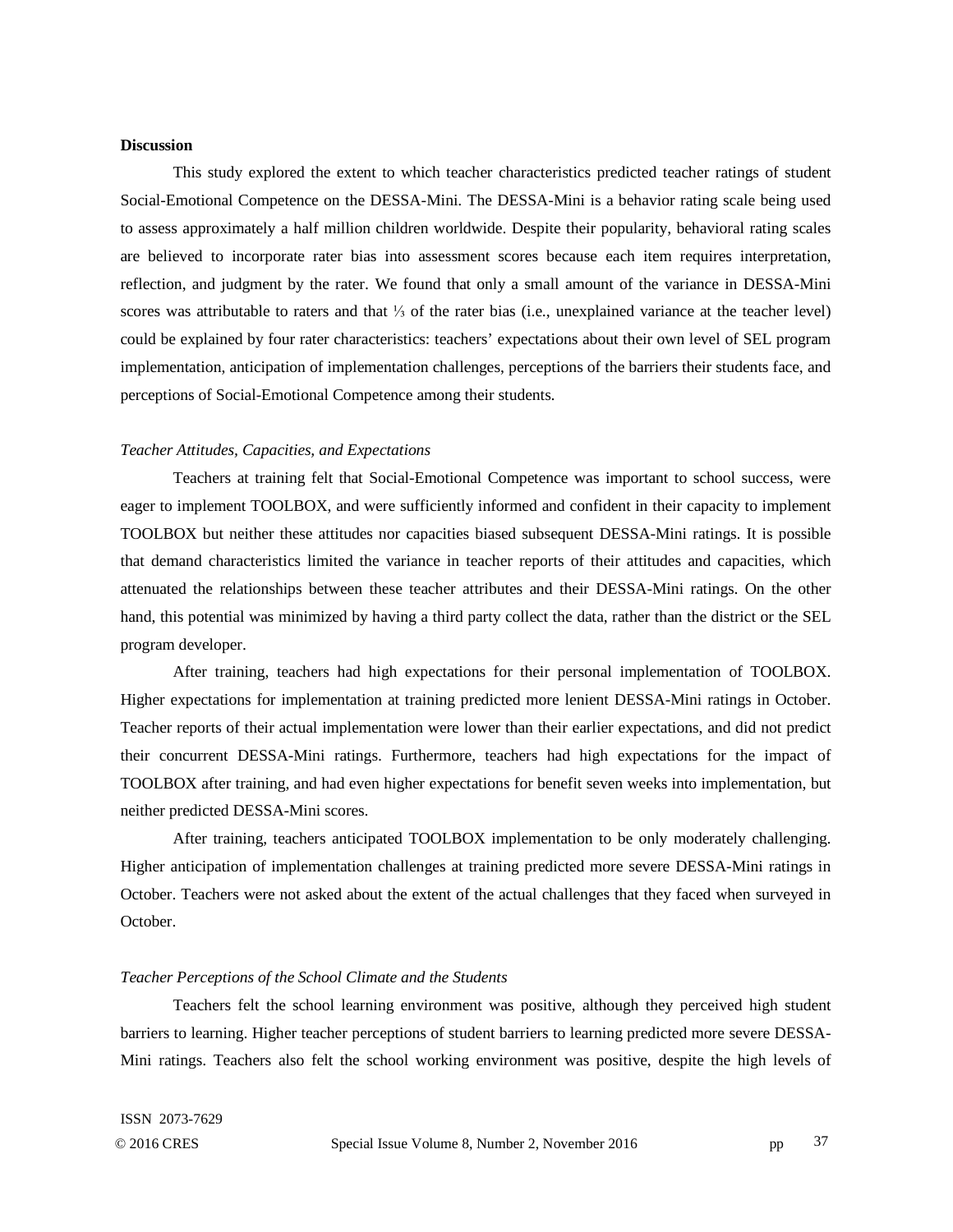teacher stress. Teachers perceived their colleagues to have above-average Social-Emotional Competence, and their own Social-Emotional Competence to be even higher. Neither teacher perception of their own reputation for Social-Emotional Competence, nor teacher perceptions of their colleagues' Social-Emotional Competence, biased concurrent teacher DESSA-Mini ratings.

Although teachers generally perceived themselves and their colleagues to have above-average Social-Emotional Competence, they perceived their typical student as having below-average Social-Emotional Competence. The DESSA-Mini scores, however, were fairly comparable in this district to the normative sample. More students in this district (25%) had strengths, relative to the national norm (16%), and a similar number of students in this district (18%) had a need for instruction, relative to the national norm (16%). These data suggest that, before doing a formal assessment, the students were underestimated! Given the barriers that students in this district face (e.g., 70% low-income status), the level of protective factors is impressive as well as important. Higher teacher perceptions of general levels of student Social-Emotional Competence predicted more lenient DESSA-Mini ratings.

Although teachers' broad-based impressions of their 'typical' student explains some variance in DESSA-Mini scores, the current study design does not enable us to determine whether perceptions of the 'typical' student (a) shape every DESSA-Mini rating completed, revealing rater bias, or (b) reflects the actual amount of Social-Emotional Competence in his or her students astutely and accurately observed by teachers. To the extent that this is interpreted as an undesirable bias, replication in other samples could be done to determine if the routine collection of this information and a score adjustment is warranted.

### **Limitations and contributions**

This study was limited in several respects. First, it was conducted in a single Northern California school district, which limits the generalizability of the findings. However, the district includes a diverse student body and the sample is described at length to facilitate judgments about the transferability of the findings. Second, teachers provided the DESSA-Mini ratings and information about themselves, which could create method-bias. However, we think this is appropriate given our research question and frame that teachers are central to the assessment and intervention process. Third, requirements for survey brevity prevented us from using multi-item scales to assess teacher characteristics. This could increase (a) missingness, potentially heightening the risk of sampling error, and (b) measurement error, reducing power to detect effects. Finally, studies have reported that timing in the school year matters; bias is higher when raters are unfamiliar with assessment tools and when the students are less known to the rater (Evans, Allen, Moore, & Strauss, 2005; Hoyt & Kerns, 1999). Future studies should examine the extent of rater bias that exists at the end of the school year, and provide guidance for practitioners and evaluators using the behavior rating scale to measure change over time.

An important contribution of this study is clarifying the extent to which DESSA-Mini scores reflect characteristics of the rater, in addition to characteristics of the individual student being rated. We find that approximately 16% of the variance in DESSA-Mini scores is attributable to the teacher rater. To the best of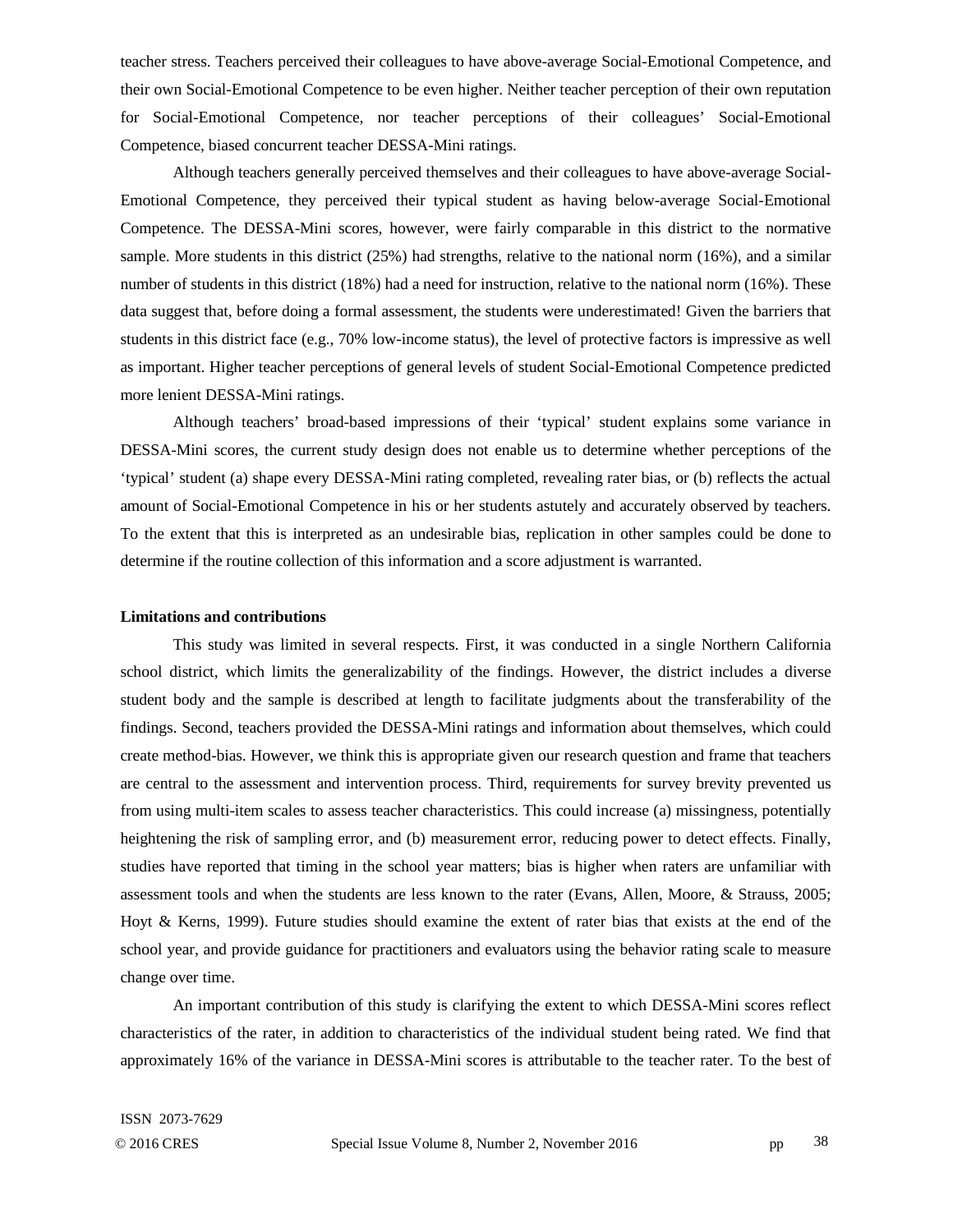our knowledge, this is the first study to report this information about the DESSA-Mini, which contains somewhat less bias than the 20%-50% of the variance attributable to the rater reported on other tools (Molina, Pelham, Blumenthal, Galiszewski, 1998; Phillips & Lonigan, 2010; Schultz & Evans, 2012). It should be noted, however, that variance attributed to the teacher could also be attributed to the classroom or school environment. Students in the same environment are likely to perform behaviors more similarly to each other than students in different environments. Future research with more schools may want to use a 3-level statistical model to analyze the variance that can be attributable to the school.

### **Implications & Future Directions**

This study has important implications for practice. Overall, TOOLBOX training was well received in this district. Training increased the extent to which teachers felt informed, confident, and eager to use the program, resulting in high intent to fully implement the program and the expectation for student benefit. Once implementation had begun, teachers perceived a greater benefit than they expected, but they reported lower levels of capacity and were implementing the program less fully than they planned. This suggests that despite the benefits of initial training, potentially due to implementation challenges encountered in routine practice, a booster-training or ongoing technical assistance might be useful.

Furthermore, it may be that the teacher characteristics identified in this study as sources of rater bias can be remediated through training, intervention planning, and implementation supports in order to shrink the systematic error in student assessments. For example, providing rater training for assessment tools has been shown to reduce, although not eliminate, rater bias. In this study raters were provided with as-needed technical assistance in the completion of the DESSA-Mini, but did not participate in any of the DESSA trainings available through the Devereux Center for Resilient Children. Future studies should explore whether training to use the DESSA specifically, or training about rater bias in general (including the sources identified in this study), would shrink the extent of rater bias in the assessment process.

Interesting implications to guide future research also emerged. In this study, the extent to which teachers felt informed and confident in their capacity to use TOOLBOX was not associated with the extent to which they correctly recalled essential information about the TOOLBOX program. As the best way to assess the knowledge of prevention program implementers remains unresolved in literature (Shapiro, Oesterle, & Hawkins, 2015), it would be important to understand how teacher perceptions of capacity relate to their actual knowledge. Finally, future studies should look for sources of rater bias beyond the field of implementation science to explain remaining (unmeasured sources of) variance. Some studies have found that raters' fixed characteristics (e.g., age, gender) can bias ratings (Schultz & Evans, 2012). Although we only explored theoretically malleable characteristics in the current study, fixed characteristics may be useful for researchers who wish to approximate true levels of student Social-Emotional Competence. Future studies should also examine student-level characteristics to see if dyad-specific variance, or interactions between student and teacher characteristics, systematically bias scores.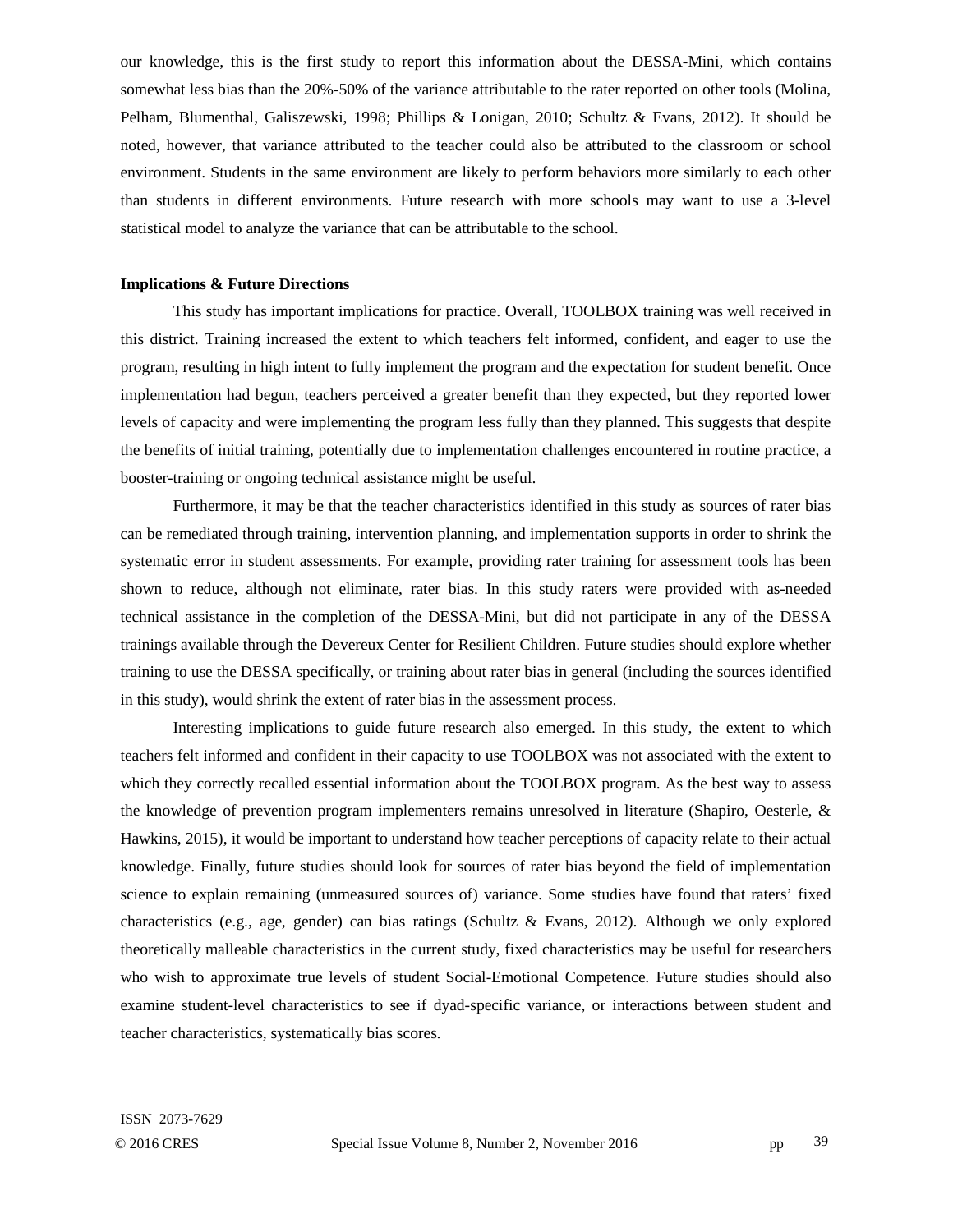Psychometrically sound assessment tools may facilitate the discovery and implementation of effective Social Emotional Learning (SEL) programs. Findings of this study help us unpack student assessment scores into their component parts, which may increase our responsible use of behavior rating scales like the DESSA-Mini for the rating of student Social-Emotional Competence. Responsible use of such tools in research and practice has the potential to facilitate the routine implementation and evaluation of SEL programs to help ameliorate mental, emotional, and behavioral problems in young people.

## **Author Notes**

This project was enabled through the support of the Stuart Foundation. The authors wish to acknowledge all of the teachers, staff, and administrators who participated in this project, and specifically Ammar Saheli, Barbara DeBarger, Katarin Jurich, Neal Bloch, Moises Hernandez, Kathleen LaCome, Denise Landry, Kimberly Yearns, Wendy Garner, Gail Drake, Ruben Olivares, and Elisa Garcia-Rojas. The authors also wish to thank Brittany Schmitt and colleagues at the Center for Prevention Research in Social Welfare who played essential roles in the completion of this work. The authors are appreciative for consultation from Mark Collin and Chuck Fisher on the TOOLBOX program and Paul LeBuffe, Jennifer Robitaille, and Marc Kirsch on the DESSA-Mini. The opinions expressed in this article do not necessarily reflect the views of any funding agency, resource developer, or community partner. No author of this paper receives any financial remuneration from the sale of the assessments or resources mentioned within this manuscript.

# **References**

- Abbott, R. D., O'Donnell, J., Hawkins, J. D., Hill, K. G., Kosterman, R., & Catalano, R. F. (1998). Changing teaching practices to promote achievement and bonding to school. *American Journal of Orthopsychiatry, 68*, 542-552.
- Catalano, R. F., Fagan, A. A., Gavin, L. E., Greenberg, M. T., Irwin, C. E., Ross, D. A., & Shek, D. T. (2012). Worldwide application of prevention science in adolescent health. *The Lancet, 379*(9826), 1653- 1664.
- Collins, M. A. (2015). *The TOOLBOX™ Curriculum Guide* (Primer, Lesson Plans K-3, & Lesson Plans 4-6). Sebastopol, CA: Dovetail Learning, Inc.
- Copeland, W., Wolke D., Shanahan, L., & Costello E. (2015). Adult functional outcomes of common childhood psychiatric problems: A prospective, longitudinal study. *JAMA Psychiatry, 72*(9), 892-899.
- De Long-Cotty, B. (2010). *Report on the TOOLBOX/Sonoma County Collaboration for Resilient Children*. Unpublished report, WestEd, San Francisco, CA.
- District. (2016). *Data Dashboard*. Retrieved on 23<sup>rd</sup> March 2016 from [masked URL].
- Domitrovich, C. E., Cortes, R., & Greenberg, M. T. (2007). Improving young children's social and emotional competence: A randomized trial of the preschool PATHS curriculum. *Journal of Primary Prevention, 28,* 67-91.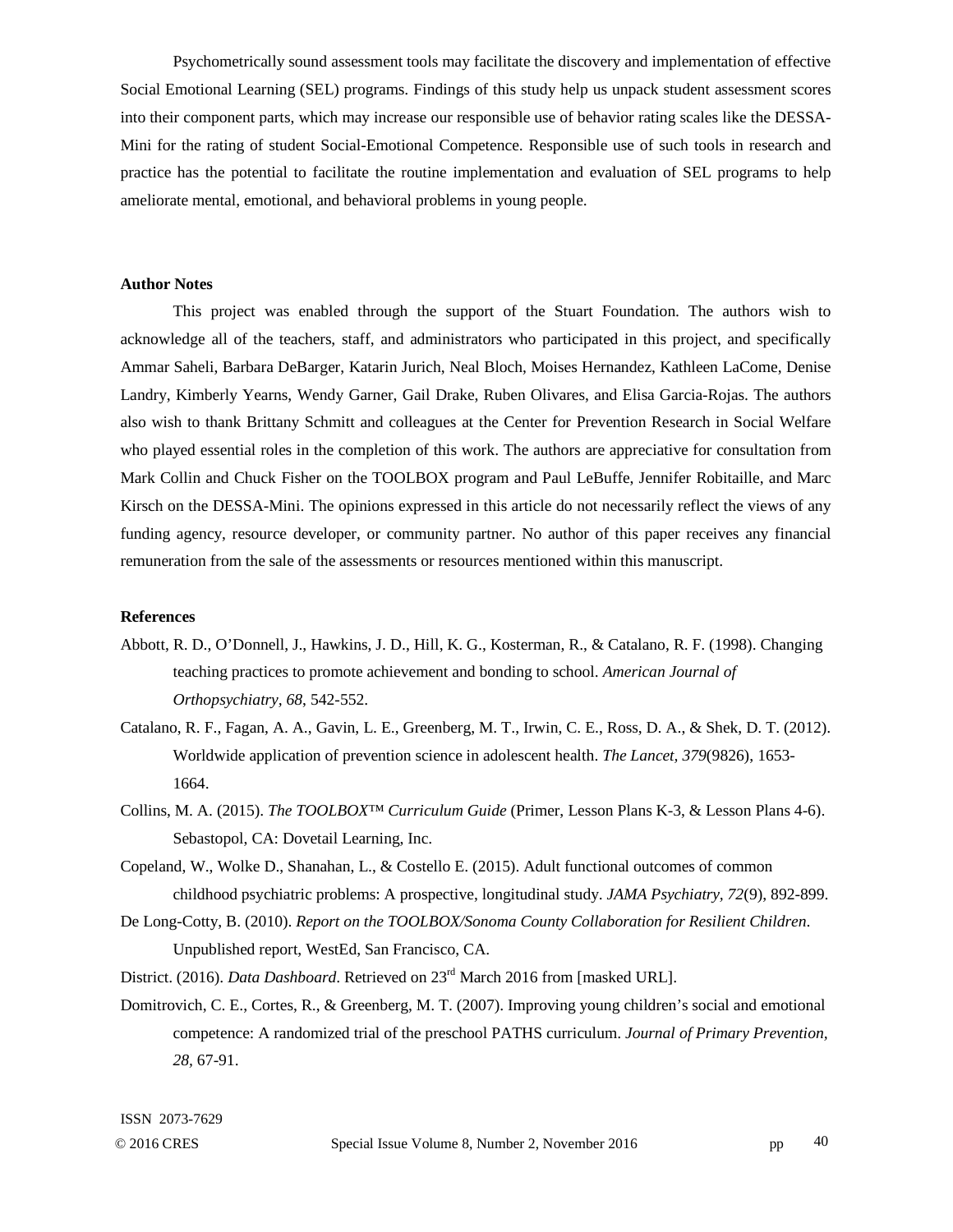- Dovetail Learning, Inc. (2013)*. West Contra Costa Unified School District (WCCUSD) Toolbox evaluation*. Unpublished report, Sebastopol, CA.
- Durlak, J. A., & DuPre, E. P. (2008). Implementation matters: A review of the research on the influence of implementation on program outcomes and the factors affecting implementation. *American Journal of Community Psychology, 41*, 327-350.
- Durlak, J. A., Weissberg, R. P., Dymnicki, A. B., Taylor, R. D. &Schellinger, K. B. (2011), The impact of enhancing students' social and emotional learning: A meta-analysis of school-based universal interventions. *Child Development, 82,* 405–432.
- Elias, M. J. (2007). From model implementation to sustainability: A multisite study of pathways to excellence in social-emotional learning and related school programs. In A. M. Blankstein, P. D. Houston, & R. W. Cole (Eds.), *Sustaining professional learning communities: The soul of educational leadership series* (pp. 59–95). Thousand Oaks, CA: Corwin Press.
- Elias, M. J., Zins, J. E., Graczyk, P. A., & Weissberg, R. P. (2003). Implementation, sustainability, and scaling up of social-emotional and academic innovations in public schools. *School Psychology Review, 32*(3), 303-319.
- Elliott, S. N., Frey, J. R. & Davies, M. (2015).Systems for assessing and improving students' social skills to achieve academic competence. In J. A. Durlak, C. E. Domitrovich, R. P. Weissberg, & T. P. Gullotta (Eds.), *Handbook of social and emotional learning: Research and practice* (pp. 301-319). New York, NY: Guilford.
- Espelage, D. L., Rose, C. A., & Polanin, J. R. (2015). Social-emotional learning program to reduce bullying, fighting, and victimization among middle school students with disabilities. *Remedial and special education, 36*(5), 299-311.
- Evans, S. W., Allen, J., Moore, S., & Strauss, V. (2005). Measuring symptoms and functioning of youth with ADHD in middle schools. *Journal of Abnormal Child Psychology, 33*(6), 695-706.
- Fagan, A. A., Hawkins, J. D., & Shapiro, V. B. (2015). Taking SEL to Scale in Schools: The role of community coalitions. In J. A. Durlak, C. E. Domitrovich, R. P. Weissberg, & T. P. Gullotta (Eds.), *Handbook of social and emotional learning: Research and practice* (pp. 468-481). New York, NY: Guilford.
- Flay, B. R. & Allred, C. G. (2003). Long-term effects of the Positive Action program. *American Journal of Health Behavior, 27*(Supplement 1), 6-21.
- Ford, A. (1931). Neutralizing inequalities in rating. *Personnel Journal, 9*, 466-469.
- Foster, G., &Ysseldyke, J. (1976). Expectancy and halo effects as a result of artificially induced teacher bias. *Contemporary Educational Psychology, 1*(1), 37-45.
- Greenberg, M. T., Domitrovich, C. E., Graczyk, P. A., & Zins, J. E. (2005). *The study of implementation in school-based preventive interventions: Theory, research, and practice*. Washington, DC: U.S. Department of Health and Human Services, Substance Abuse and Mental Health Services Administration, Center for Mental Health Services. Final Project Report.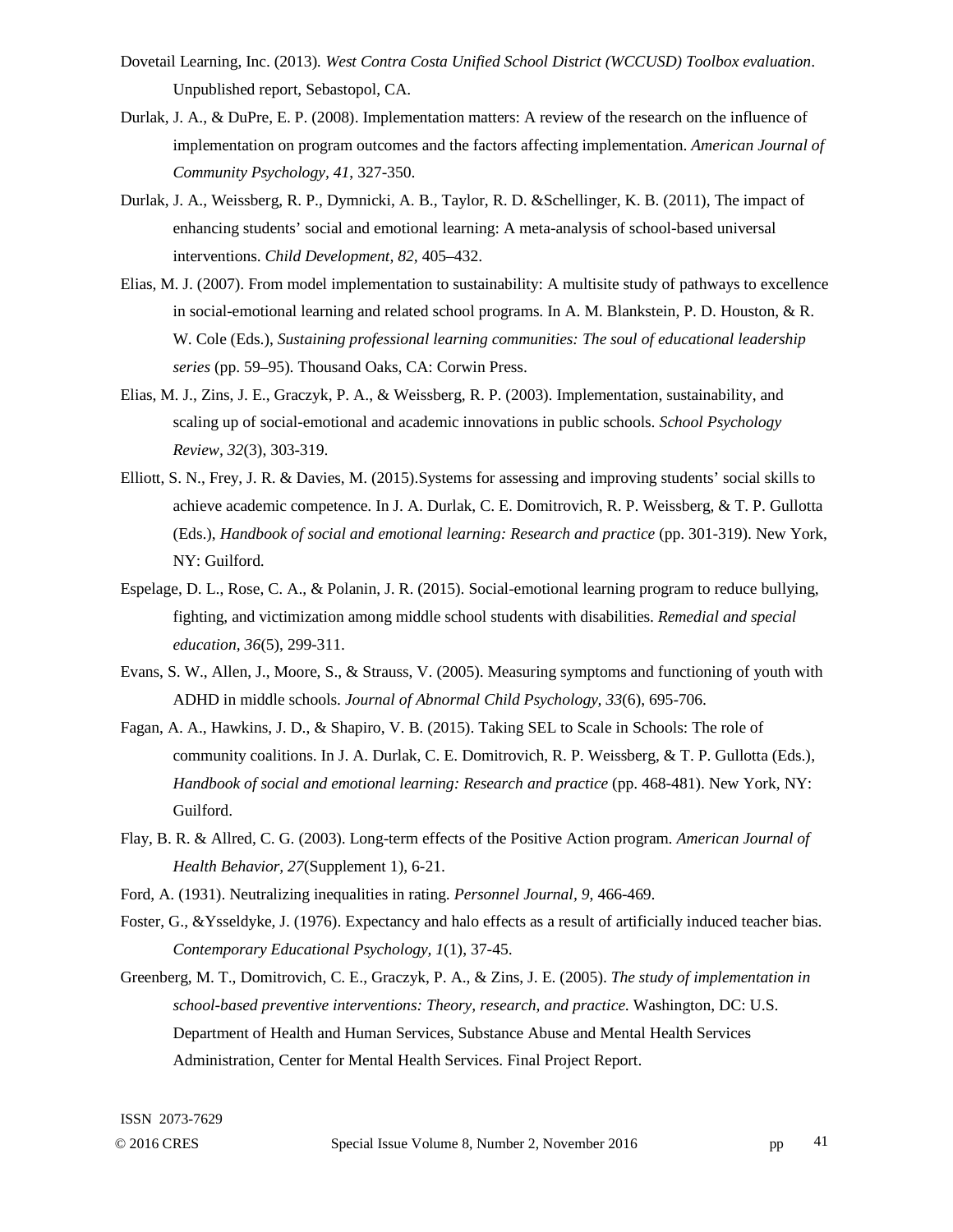- Greenberg, M. T., Weissberg, R. P., O'Brien, M. U., Zins, J. E., Fredericks, L., Resnik, H., Elias, M. J. (2003). Enhancing school-based prevention and youth development through coordinated social, emotional, and academic learning. *American Psychologist, 58*(6-7), 466-474.
- Gresham, F. M., Cook, C. R., Vance, M. J., Elliott, S. N., &Kettler, R. (2010). Cross-informant agreement for ratings for social skill and problem behavior ratings: An investigation of the Social Skills Improvement System—Rating Scales (English). *Psychological Assessment, 22*(1), 157-166.
- Hoyt, W. T. (2000). Rater bias in psychological research: When is it a problem and what can we do about it? (English). *Psychological Methods, 5*(1), 64-86.
- Hoyt, W. T., & Kearns, M. D. (1999). Magnitude and moderators of bias in observer ratings: A meta-analysis. *Psychological Methods, 4*, 403-424.
- Kessler R. C., Gruber M. J., Petukhova M., Sampson N. A., Zaslavsky A. M., McLaughlin K. A., … Costello J. (2012). Severity of 12-month DSM-IV disorders in the National Comorbidity Survey Replication Adolescent Supplement. Arch. *Gen. Psychiatry Archives of General Psychiatry, 69*, 381–389.
- Kelter, J. D., & Pope, A. W. (2011).The effect of child gender on teachers' responses to oppositional defiant disorder. *Child & Family Behavior Therapy, 33*, 49-57.
- LeBuffe, P. A. & Shapiro, V. B. (2004). Lending 'strength' to the assessment of preschool social-emotional health. *California School Psychologist, 9,* 51-61.
- LeBuffe, P. A., Shapiro, V. B., &Naglieri, J. A. (2014). *The Devereux Student Strengths Assessment (DESSA): Assessment, technical manual, and user's guide*. Charlotte, NC: Apperson. (Original work published 2009)
- LeBuffe, P. A., Shapiro, V. B., Naglieri, J. A. (2015) *DESSA vragenlijst over sociaal-emotionele competenties - edizione Italiana* [Italian edition]. (I. Ardizzone, R. Ranaldi, F. Santoro, & S. Galosi, Trans.) Florence, Italy: Hogrefe Publisher. (Original work published 2009).
- LeBuffe, P. A., Shapiro, V. B., Naglieri, J. A., Pont, S., & Punt, D. J. (2013). *Assessment delle competenze socio-emotive legate alla resilienza handleiding* – *Nederlandse bewerking* [Dutch adaptation].Amsterdam, Netherlands: Hogrefe Publisher.
- Maras, M. A., Thompson A. M., Lewis, C. Thornburg, K. & Hawks, J. (2015). Developing a tiered response model for social-emotional learning through interdisciplinary collaboration. *Journal of Educational and Psychological Consultation, 25,* 1-26
- Mason, B. A., Gunersel, A. B., & Ney, E. A. (2014). Cultural and ethnic bias in teacher ratings of behavior: A criterion-focused review. *Psychology in the Schools, 51*(10), 1017-1030.
- Masten, A. S. (2014). *Ordinary magic: Resilience in development*. New York, NY: Guilford Press.
- McKown, C. (2015). Challenges and opportunities in the direct assessment of children's social and emotional comprehension. In J. A. Durlak, C. E. Domitrovich, R. P. Weissberg, & T. P. Gullotta (Eds.), *Handbook of social and emotional learning: Research and practice* (pp. 320-335). New York, NY: Guilford.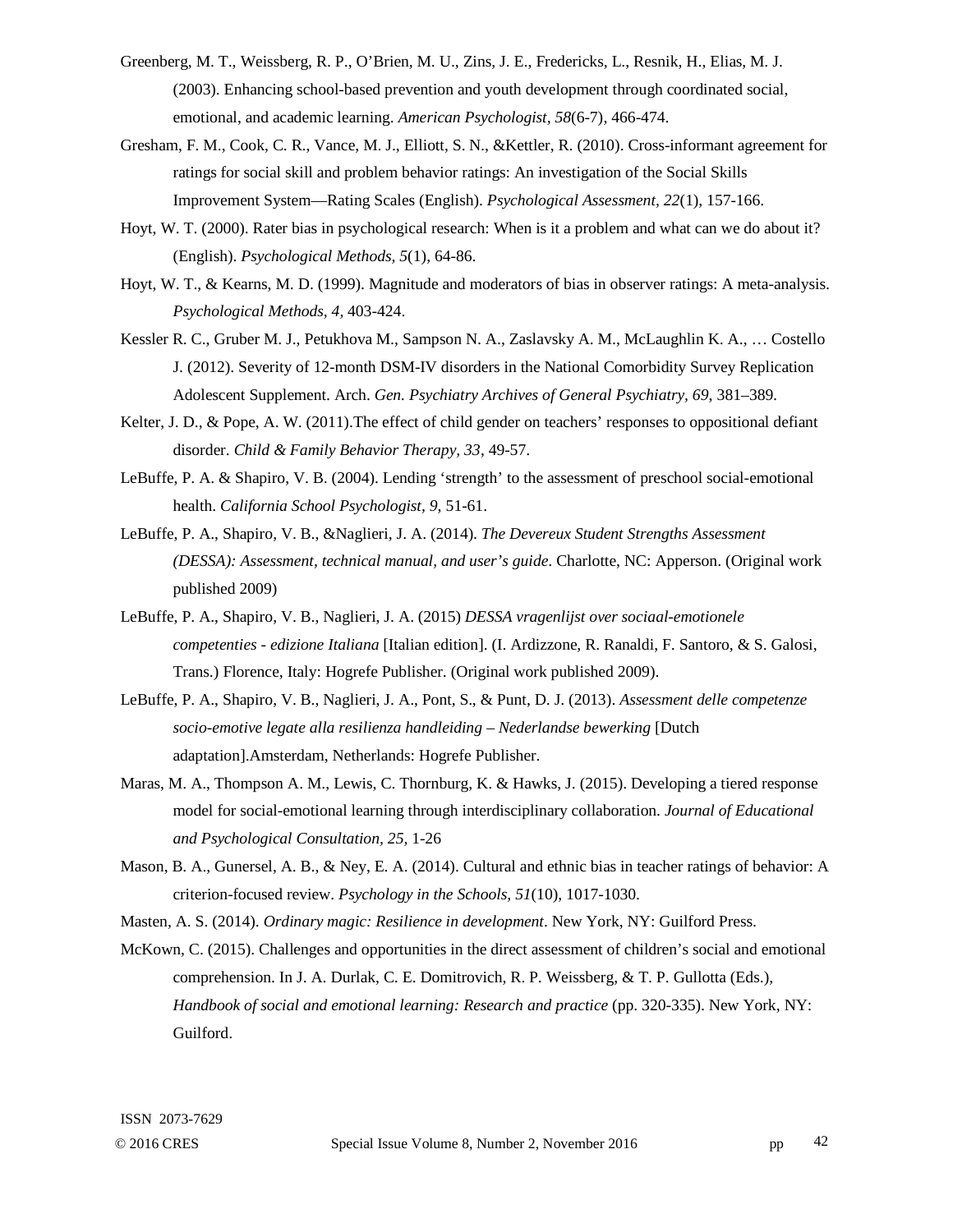- Merrell, K. W., & Gueldner, B. A. (2010). *Social and emotional learning in the classroom: Promoting mental health and academic success.* New York, NY: Guilford Press.
- Molina, B. S. G., Pelham, W. E., Blumenthal, J., & Galiszewski, E. (1998). Agreement among teachers' behavior ratings of adolescents with a childhood history of attention deficit hyperactivity disorder. *Journal of Clinical Child Psychology, 27*(3), 330–339.
- Naglieri, J. A., LeBuffe, P. A., & Shapiro, V. B. (2011). Universal screening for social emotional competencies: A study of the reliability and validity of the DESSA-mini. *Psychology in the Schools, 48*(7), 660-671.
- Naglieri, J. A., LeBuffe, P. A., & Shapiro, V. B. (2014). *The Devereux Student Strengths Assessment Mini (DESSA-Mini): Assessment, technical manual, and user's guide*. Charlotte, NC: Apperson. (Original work published 2011)
- Naglieri, J. A., LeBuffe, P. A., & Shapiro, V. B. (2013). Assessment of social-emotional competencies related to resilience. In S. Goldstein & R. Brooks (Eds.), *Handbook of resilience in children* (pp. 261-272). New York, NY: Kluwer/Academic Press.
- O'Connell, M. E., Boat, T., & Warner, K. E. (Eds.). (2009). *Preventing mental, emotional, and behavioral disorders among young people: Progress and possibilities*. Washington, DC: National Academies Press.
- Pérez-Gómez, A., Mejía-Trujillo, J., Brown, E. C. and Eisenberg, N. (2016). Adaptation and implementation of a science-based prevention system in Colombia: Challenges and achievements. *Journal Community Psychology, 44*: 538–545.
- Phillips, B. M., &Lonigan, C. J. (2010). Child and informant influences on behavioral ratings of preschool children. *Psychology in the Schools, 47*(4), 374–390.
- Rabe-Hesketh, S. &Skrondal, A. (2012).*Multilevel and longitudinal modeling using Stata*. College Station, TX: Stata Press Publication.
- SEL Consulting (2015). *Cool to Be Me: Presentation of first year assessment results*. Unpublished report, WestEd, San Francisco, CA.
- Schultz, B. K., & Evans, S. W. (2012). Sources of bias in teacher ratings of adolescents with ADHD. *Journal of Educational and Developmental Psychology, 2*(1), 151.
- Simmons, C. A., Shapiro, V. B., Accomazzo, S., &Manthey, T. J. (2016). Strengths-based social work: A meta-theory to guide social work research and practice. In N. Coady& P. Lehmann (Eds.), *Theoretical perspectives for direct social work practice*, (3rd edition, pp. 131-154). New York, NY: Springer Publishing Company.
- Shapiro, V. B., Accomazzo, S., Claassen, J., & Fleming, J. L. (2015). The choices, challenges, and lessons learned from a multi-method social-emotional / character assessment in an out of school time setting. *Journal of Youth Development: Bridging Research and Practice, 10*(3), 32-45. Retrieved on 23rd March 2016 from: http://jyd.pitt.edu/ojs/index.php/jyd/article/view/5